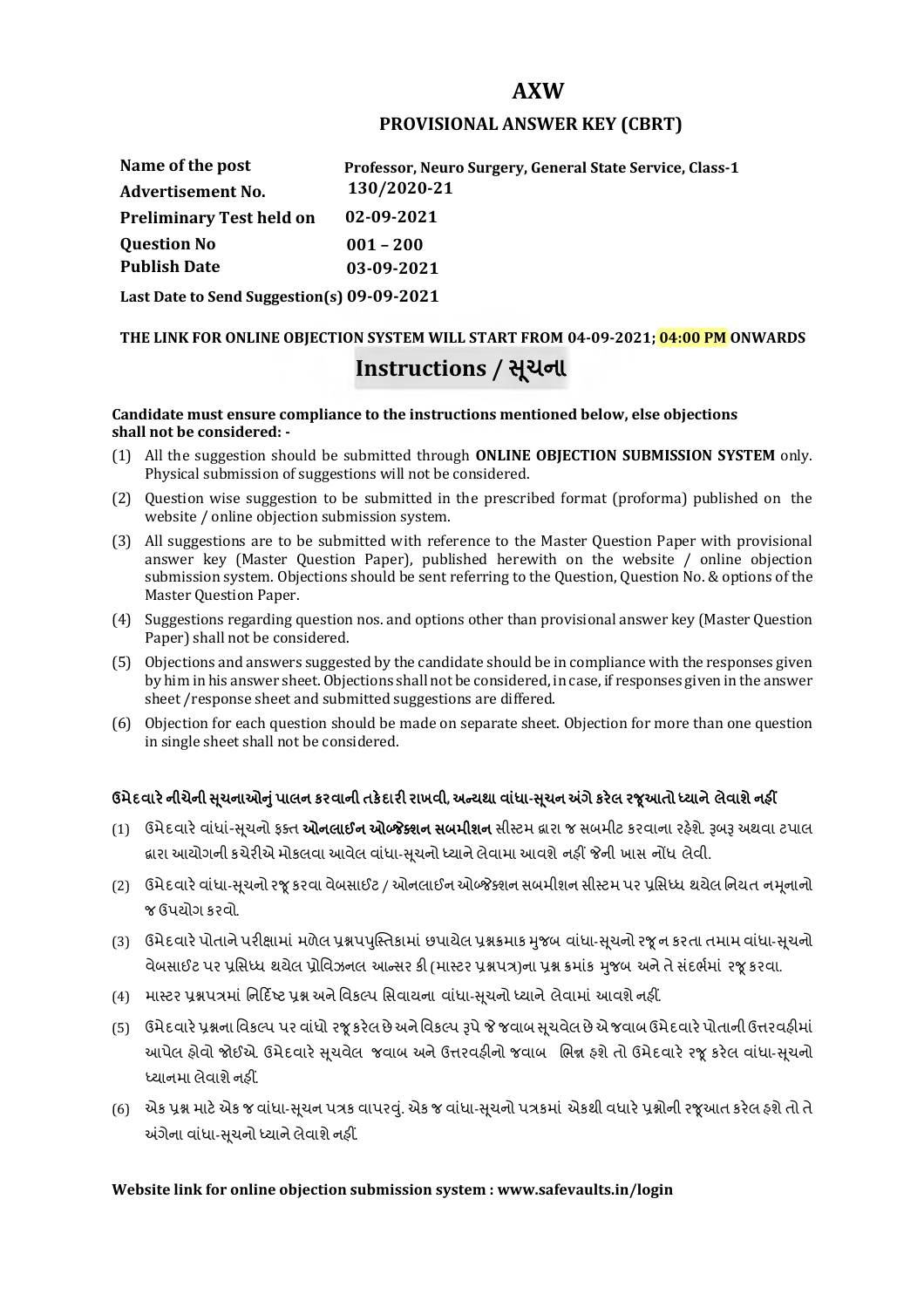| 001. | All are true regarding Chiari malformation-I, except-                          |                                                                                           |
|------|--------------------------------------------------------------------------------|-------------------------------------------------------------------------------------------|
|      | (A) Hydrocephalus common.                                                      |                                                                                           |
|      | (B) Syringomyelia is seen in 50 to 80% of patients                             |                                                                                           |
|      | (C) No associated brainstem herniations or supratentorial anomalies.           |                                                                                           |
|      | (D) Tonsillar herniation $> 5$ mm inferior to the plane of foramen magnum      |                                                                                           |
| 002. | False about Chiari -2 malformation is                                          |                                                                                           |
|      | (A) Tectal beaking is associated                                               | (B) Caudal displacement of cerebellar vermis                                              |
|      | (C) Meningomyelocoele is uncommon                                              | (D) Hydrocephalus is common                                                               |
| 003. | False about Fosphenytoin is                                                    |                                                                                           |
|      | (A) Intramuscular form can be given                                            |                                                                                           |
|      | (B) Loading dose is 15-20 mg Phenytoin equivalent/kg                           |                                                                                           |
|      | (C) Has replaced phenytoin as DOC in Status epilpeticus in most centres        |                                                                                           |
|      | (D) Higher doses will not cause cardiac arrhythmias                            |                                                                                           |
| 004. |                                                                                | Which of following is true regarding pre hospital management of status epilepticus state? |
|      | (A) Midazolam is better than Lorazepam for seizures as it is more potent       |                                                                                           |
|      |                                                                                | (B) Midazolam is better than Lorazepam for seizures as it has less respiratory depression |
|      | (C) Lorazepam is better than Midazolam as it has lesser respiratory depression |                                                                                           |
|      | (D) Lorazepam is better than Midazolam as it has lesser ICU admissions         |                                                                                           |
| 005. | Which of the following is not a feature of Parinaud's syndrome?                |                                                                                           |
|      | (A) Dissociated light-near response                                            | (B) Nystagmus retractorius                                                                |
|      | (C) Paralysis of up gaze                                                       | <b>(D)</b> Third nerve palsy                                                              |
| 006. | Which of the following is true of tuberculous meningitis?                      |                                                                                           |
|      | (A) Headache is usually absent.                                                |                                                                                           |
|      | (B) If untreated, the clinical course is self-limited.                         |                                                                                           |
|      | (C) The inflammatory exudate is found mainly at the convexities.               |                                                                                           |
|      |                                                                                | (D) The protein content of the cerebrospinal fluid (CSF) is almost always elevated        |
| 007. | <b>True about Lacosamide</b>                                                   |                                                                                           |
|      | (A) Older generation AED                                                       | (B) Used for treatment of focal seizures                                                  |
|      | (C) Does not cause cardiac toxicity                                            | (D) Dose is 300 mg/day                                                                    |
| 008. | Drugs used for Absence seizures are all except?                                |                                                                                           |
|      | (A) Ethosuximide                                                               | (B) Valproate                                                                             |
|      | (C) Carbamazepine                                                              | (D) Lamotrigine                                                                           |
| 009. | Internal cerebral vein is formed by-                                           |                                                                                           |
|      | (A) Thalamostriate vein and septal vein                                        |                                                                                           |
|      | (B) Thalamostriate vein and basal vein of rosenthal                            |                                                                                           |
|      | (C) Septal vein and basal vein of rosenthal                                    |                                                                                           |
|      | (D) Both $(A)$ and $(B)$                                                       |                                                                                           |

**AXW - 001 to 200 ] 1 P.T.O.**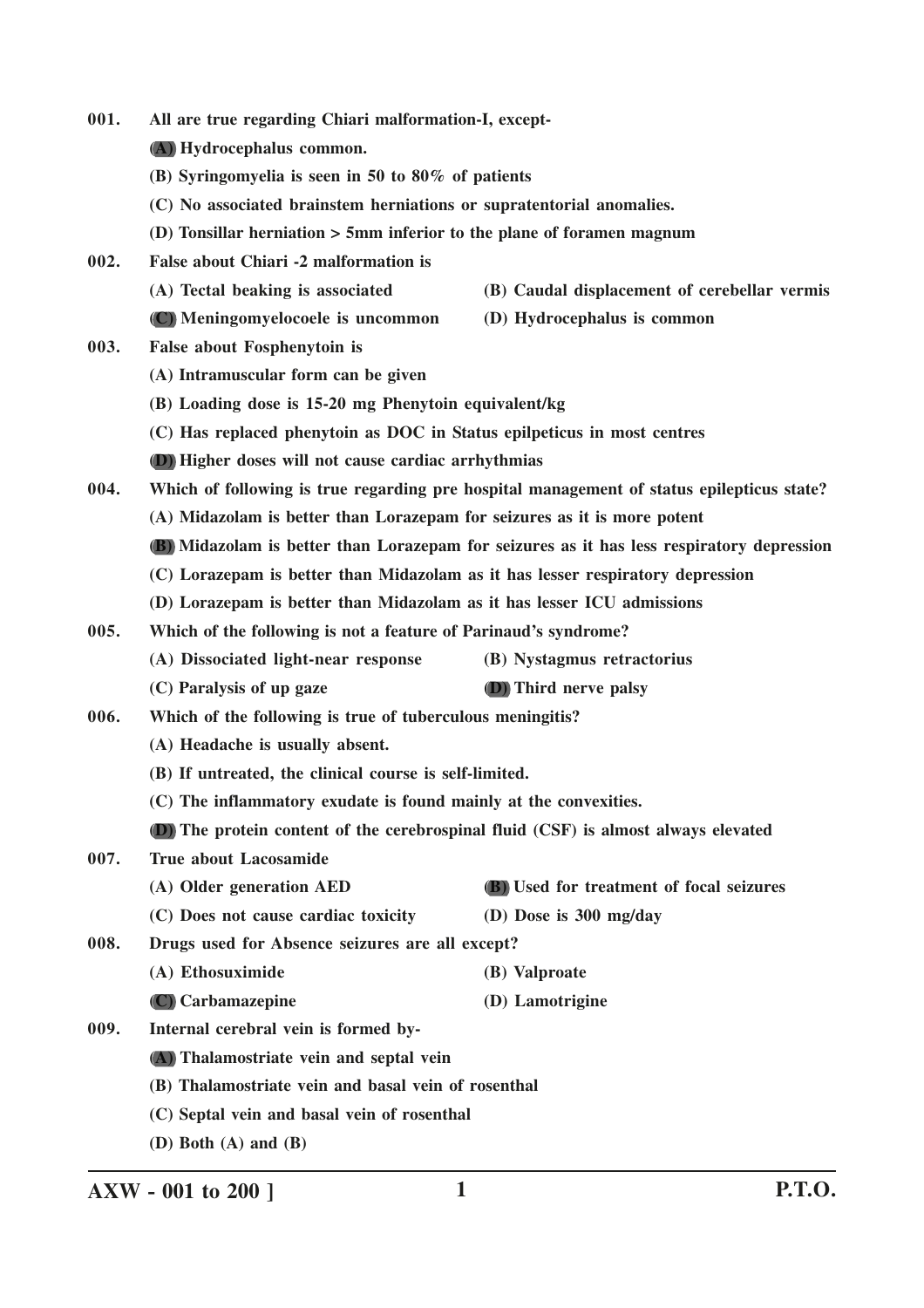| 010.<br>Vein of labbe is the anastomotic vein connecting |                                                                                |                                         |
|----------------------------------------------------------|--------------------------------------------------------------------------------|-----------------------------------------|
|                                                          | (A) Superior sagittal sinus with the veins of sylvian fissure.                 |                                         |
|                                                          | <b>(B)</b> Transverse sinus with the superficial middle cerebral vein.         |                                         |
|                                                          | (C) Inferior sagittal sinus with the veins of sylvian fissure.                 |                                         |
|                                                          | (D) Sigmoid sinus with the veins of sylvian fissure.                           |                                         |
| 011.                                                     | Which of the following is not a midline sinus                                  |                                         |
|                                                          | (A) Superior sagittal sinus                                                    | (B) Inferior sagittal sinus             |
|                                                          | (C) Straight sinus                                                             | <b>D</b> ) Sigmoid sinus                |
| 012.                                                     | Straight sinus is formed by                                                    |                                         |
|                                                          | (A) Inferior sagittal sinus and great vein of Galen.                           |                                         |
|                                                          | (B) Inferior sagittal sinus and internal cerebral vein.                        |                                         |
|                                                          | (C) Internal cerebral vein and great vein of Galen.                            |                                         |
|                                                          | (D) None of the above                                                          |                                         |
| 013.                                                     | Cavernous sinus communicates anteriorly with                                   |                                         |
|                                                          | (A) Sphenoparietal sinus                                                       | (B) Ophthalmic veins                    |
|                                                          | $(C)$ Both $(A)$ and $(B)$                                                     | (D) None of the above                   |
| 014.                                                     | Which of the following is not an anastomotic vein                              |                                         |
|                                                          | (A) Vein of Labbe                                                              | (B) Vein of Trolard                     |
|                                                          | (C) Superficial sylvian vein                                                   | <b>D</b> ) Deep sylvian vein.           |
| 015.                                                     | Subacute combined degeneration of the spinal cord is caused by a deficiency of |                                         |
|                                                          | (A) Cobalamin                                                                  | (B) Folic Acid                          |
|                                                          | (C) Nicotinic acid                                                             | (D) Pyridoxine                          |
| 016.                                                     | Present in higher concentration in CSF except                                  |                                         |
|                                                          | $(A)$ Na                                                                       | $(B)$ Cl                                |
|                                                          | $(C)$ Mg                                                                       | $(D)$ $K$                               |
| 017.                                                     | Who performed first ETV                                                        |                                         |
|                                                          | (A) MIXTER                                                                     | (B) DANDY                               |
|                                                          | (C) L'ESPINASSE                                                                | (D) CUSHING                             |
| 018.                                                     | Which of the following antiepileptic drugs has the shortest half-life?         |                                         |
|                                                          | (A) Carbamazepine                                                              | (B) Phenobarbital                       |
|                                                          | (C) Phenytoin                                                                  | <b>D</b> ) Valproate                    |
| 019.                                                     | Thalamostriate vein is                                                         |                                         |
|                                                          | (A) Lateral to foramen of Monroe                                               | (B) Medial to foramen of Monroe         |
|                                                          | (C) Superior to foramen of Monroe                                              | (D) Not related to foramen of Monroe    |
| 020.                                                     | Fornix is related to                                                           |                                         |
|                                                          | (A) Posterior part of foramen of Monroe                                        | (B) Ant and medial to foramen of Monroe |
|                                                          | (C) Lateral to foramen of Monroe                                               | (D) None of the above                   |
|                                                          |                                                                                |                                         |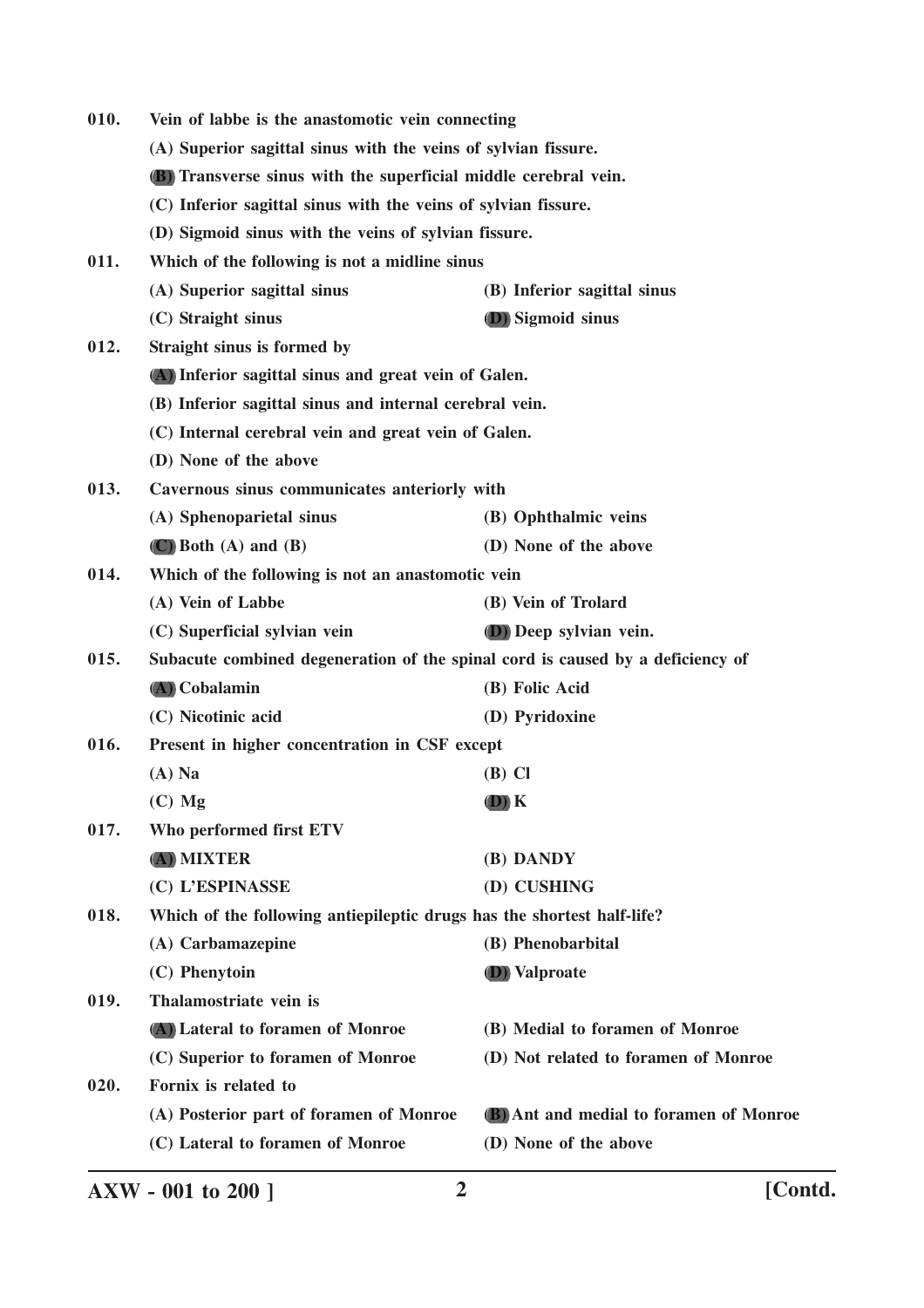| 021. | Each of the following is true of radiation myelopathy (delayed progressive type) except                                                                         |                                                                                                 |
|------|-----------------------------------------------------------------------------------------------------------------------------------------------------------------|-------------------------------------------------------------------------------------------------|
|      | (A) Absence of pain is typical early in the course.                                                                                                             |                                                                                                 |
|      | (B) It occurs 12 to 15 months after radiation.<br>(C) Magnetic resonance imaging (MRI) shows abnormal signal intensity; decreased on TI<br>and increased on T2. |                                                                                                 |
|      |                                                                                                                                                                 |                                                                                                 |
|      | (D) Sensory changes usually develop after motor changes.                                                                                                        |                                                                                                 |
| 022. | <b>Fasciculation potentials indicate</b>                                                                                                                        |                                                                                                 |
|      | (A) Motor nerve fibre irritability                                                                                                                              | (B) Motor nerve fibre destruction                                                               |
|      | (C) Motor unit denervation                                                                                                                                      | (D) Muscle atrophy                                                                              |
| 023. | Transient memory disturbances following ETV is due to traction of                                                                                               |                                                                                                 |
|      | (A) Thalamus                                                                                                                                                    | (B) Corpus callosum                                                                             |
|      | (C) Fornix                                                                                                                                                      | (D) Infudibular recess                                                                          |
| 024. | Cherry red spot / pinkish orange spot in the third ventricular floor is                                                                                         |                                                                                                 |
|      | (A) Mammilary bodies                                                                                                                                            | (B) Dorsum sella                                                                                |
|      | (C) Lamina terminalis                                                                                                                                           | (D) Infudibular recess                                                                          |
| 025. |                                                                                                                                                                 | Modern Neurosurgery marked its beginning with development of the following things except        |
|      | (A) Anaesthesia                                                                                                                                                 | (B) Asepsis                                                                                     |
|      | (C) Radiology                                                                                                                                                   | (D) Cerebral localization.                                                                      |
| 026. | Most common posterior fossa tumor in adults is                                                                                                                  |                                                                                                 |
|      | (A) Metastasis                                                                                                                                                  | (B) Hemangioblastoma                                                                            |
|      | (C) Pilocytic astrocytoma                                                                                                                                       | (D) Brain stem glioma                                                                           |
| 027. | Chang staging is used for                                                                                                                                       |                                                                                                 |
|      | (A) Ependymoma                                                                                                                                                  | (B) Medulloblastoma                                                                             |
|      | (C) Pilocytic astrocytoma                                                                                                                                       | (D) Hemangioblastoma                                                                            |
| 028. | About Hemangioblastoma true is                                                                                                                                  |                                                                                                 |
|      | (A) associated with tuberous sclerosis                                                                                                                          |                                                                                                 |
|      | <b>(B)</b> associated with VHL                                                                                                                                  |                                                                                                 |
|      | (C) always cystic with mural nodule                                                                                                                             |                                                                                                 |
|      | (D) the cyst wall enhance but mural nodule does not enhance in CT or MRI                                                                                        |                                                                                                 |
| 029. | Craniospinal irradiation is employed in the treatment of:                                                                                                       |                                                                                                 |
|      | (A) Mixed oligoastrocytoma                                                                                                                                      | (B) Medulloblastoma                                                                             |
|      | (C) Oligodendroglioma                                                                                                                                           | (D) Pilocytic astrocytoma                                                                       |
| 030. | Which of the following is true about posterior fossa tumor                                                                                                      |                                                                                                 |
|      | (A) Cerebellar Hemangioblastoma show no ring enhancement                                                                                                        |                                                                                                 |
|      | (B) Ependymoma usually arises from third ventricle                                                                                                              |                                                                                                 |
|      | (C) Banana sign is characteristic of Ependymoma                                                                                                                 |                                                                                                 |
|      | (D) Astrocytomas are most common malignant cerebellar tumor in adult.                                                                                           |                                                                                                 |
| 031. |                                                                                                                                                                 | The following list of primary malignancies accounts for the majority of metastatic brain tumors |
|      | (A) Lung, breast, melanoma                                                                                                                                      | (B) Testis, ovary, melanoma                                                                     |
|      | (C) Lung, prostate, uterus                                                                                                                                      | (D) Pancreas, melanoma, ovary                                                                   |

**AXW - 001 to 200 ] 3 P.T.O.**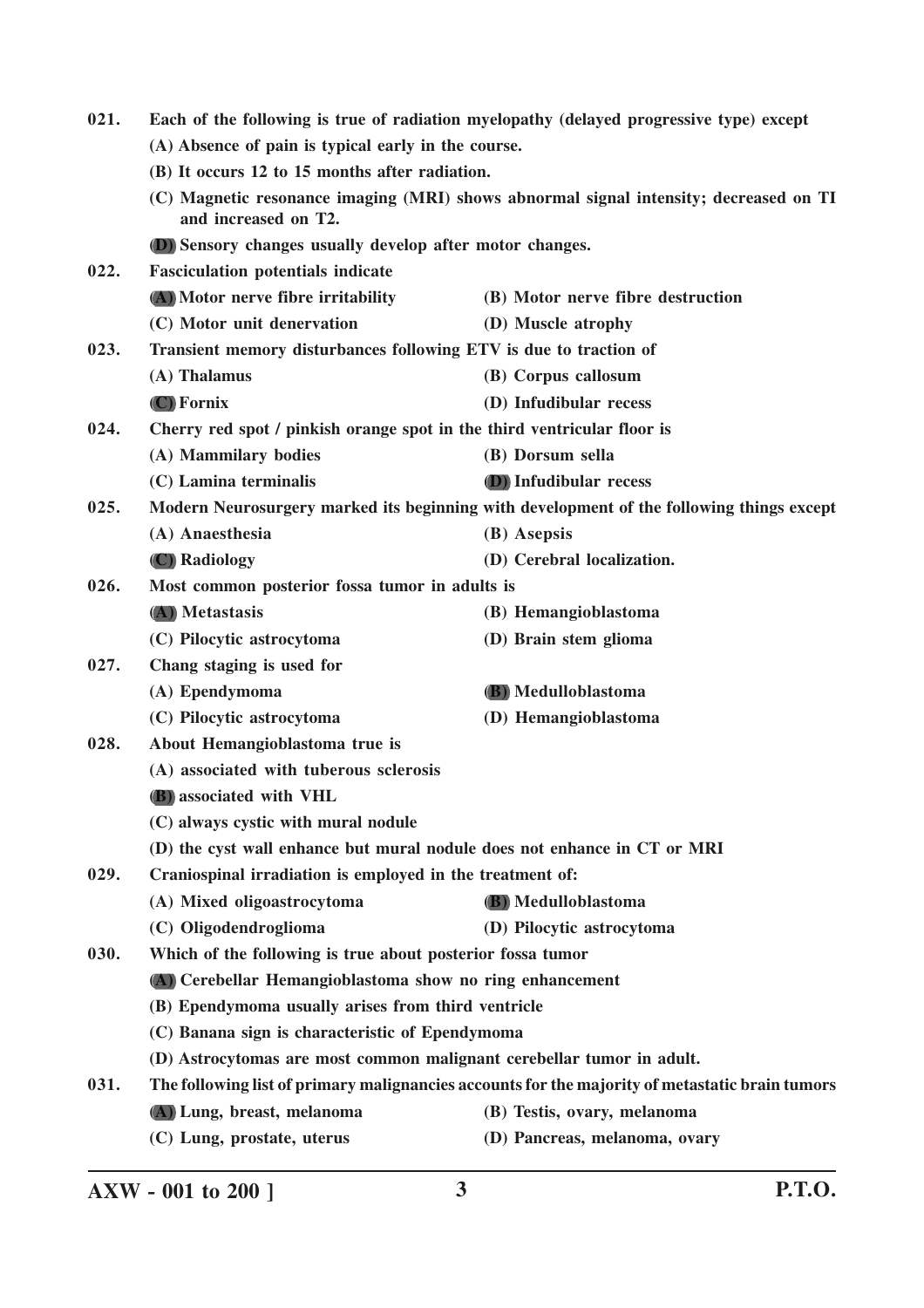| 032. | The long thoracic nerve innervates the                         |                                                                                               |
|------|----------------------------------------------------------------|-----------------------------------------------------------------------------------------------|
|      | (A) Latissimus dorsi                                           | (B) Levator scapulae                                                                          |
|      | (C) Rhomboids                                                  | <b>(D)</b> Serratus anterior                                                                  |
| 033. | commonest?                                                     | Which of the following complication in transcranial approaches to craniopharyngiomas is       |
|      | (A) Frontal Lobe Damage                                        | (B) Anosmia                                                                                   |
|      | (C) Optic Nerve Damage                                         | <b>D</b> ) Diabetes insipidus                                                                 |
| 034. |                                                                | The von Hippel-Lindau disease has been associated with all of the following except            |
|      | (A) Defect on chromosome 3                                     | (B) Dominant inheritance                                                                      |
|      | (C) Iris hamartomas                                            | (D) Pancreatic cysts                                                                          |
| 035. | Gerstmann's syndrome classically involves a lesion in the      |                                                                                               |
|      | (A) Dominant frontal lobe                                      | (B) Dominant parietal lobe                                                                    |
|      | (C) Dominant temporal lobe                                     | (D) Nondominant parietal lobe                                                                 |
| 036. |                                                                | Hadad-Bassagasteguynaso septal flap in the repair of sellar floor is a vascular flap based on |
|      | (A) Posterior septal artery                                    | (B) Posterior palatine artery                                                                 |
|      | (C) Posterior sphenopalatine artery                            | (D) Posterior ethmoidal artery                                                                |
| 037. | Wernicke's area corresponds most closely to Brodmann's area(s) |                                                                                               |
|      | $(A)$ 17                                                       | $(B)$ 19                                                                                      |
|      | $\left(\mathbf{C}\right)$ 22                                   | (D) 41 and 42                                                                                 |
| 038. | craniopharyngiomas except                                      | All of the following are radioactive colloid used in intracavitary radiotherapy of            |
|      | (A) Yttrium-90                                                 | (B) Phosphorus-32                                                                             |
|      | (C) Rhenium 186                                                | $(D)$ Cobalt-60                                                                               |
| 039. | Atlas is derived from                                          |                                                                                               |
|      | (A) Proatlas                                                   | (B) 1st cervical sclerotome                                                                   |
|      | $(C)$ Both $(A)$ and $(B)$                                     | (D) None of the above                                                                         |
| 040. | Odontoid gets fully ossified by?                               |                                                                                               |
|      | $(A)$ 8 yrs                                                    | $(B)$ 10 yrs                                                                                  |
|      | $(C)$ 5 yrs                                                    | $(D)$ 12 yrs                                                                                  |
| 041. | Dressing apraxia is associated with a lesion in the            |                                                                                               |
|      | (A) Dominant frontal lobe                                      | (B) Dominant parietal lobe                                                                    |
|      | (C) Nondominant frontal lobe                                   | (D) Nondominant parietal lobe                                                                 |
| 042. | direction in a patient of acoustic neuroma                     | Displacement of facial nerve in internal acoustic meatus most commonly occur in which         |
|      | (A) Anteriorly.                                                | (B) Anterosuperiorly.                                                                         |
|      | (C) Anteroinferiorly.                                          | (D) Posteriorly.                                                                              |
| 043. | Middle cranial fossa approach was introduced by                |                                                                                               |
|      | (A) House in 1961.                                             | (B) Fisch and Mattox in 1964.                                                                 |
|      | (C) Sir Charles balance in 1894.                               | (D) Olivecrona.                                                                               |
|      |                                                                |                                                                                               |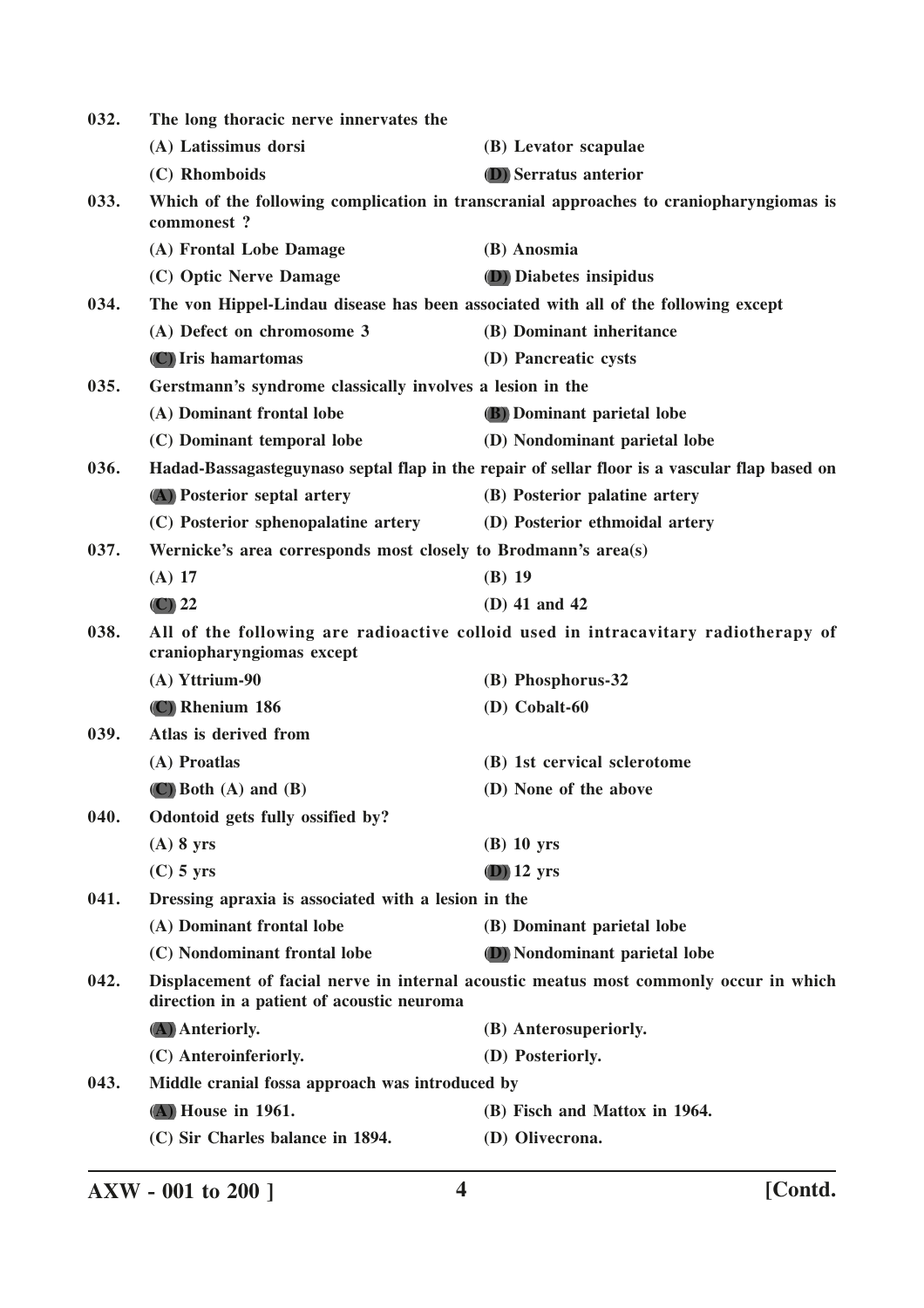| 044. | Best approach for intracanalicular tumor with preserved hearing is                   |                                    |
|------|--------------------------------------------------------------------------------------|------------------------------------|
|      | (A) Middle fossa approach.                                                           | (B) Retromastoid suboccipital.     |
|      | (C) Trans labyrinthine approach.                                                     | (D) Transpetrosal retro sigmoid    |
| 045. | Which of the following CSF findings is least consistent with tuberculous meningitis? |                                    |
|      | $(A)$ Glucose of 30 mg/dL                                                            |                                    |
|      | (B) Lymphocytic predomination after 1 week of illness                                |                                    |
|      | (C) Opening pressure of 200 mm CSF                                                   |                                    |
|      | (D) Protein of 35 mg $%$                                                             |                                    |
| 046. | Pan coast tumor is usually associated with                                           |                                    |
|      | (A) Erbs palsy                                                                       | (B) Klumpke's palsy                |
|      | (C) Pan plexus palsy                                                                 | (D) Lesions in continuity          |
| 047. | Best indicator for intervention in Birth BPI is                                      |                                    |
|      | (A) EMG at 3 months                                                                  | (B) EMG immediately                |
|      | (C) Function of biceps at 3 months                                                   | (D) Function of biceps immediately |
| 048. | Monoplegia without muscular atrophy is most often secondary to a lesion in the       |                                    |
|      | (A) Brainstem                                                                        | (B) Cortex                         |
|      | (C) Internal capsule                                                                 | (D) Peripheral nerve               |
| 049. | The most common finding on audiography in patients with acoustic neuromas is         |                                    |
|      | (A) Flat loss                                                                        | (B) High-frequency loss            |
|      | (C) Low tone loss                                                                    | (D) Normal audiogram               |
| 050. | Repetition is least likely to be affected by a                                       |                                    |
|      | (A) Broca's aphasia                                                                  | (B) Conduction aphasia             |
|      | (C) Global aphasia                                                                   | (D) Transcortical sensory aphasia  |
| 051. | About nerve grafting, false is                                                       |                                    |
|      | (A) Sural nerve is most commonly used                                                |                                    |
|      | (B) There should be no tension in approximation                                      |                                    |
|      | (C) Graft should be placed in situ to minimize axonal loss                           |                                    |
|      | (D) Proximal and distal ends should be resected to remove neuromas                   |                                    |
| 052. | Only cranial nerve considered to be intracavernous                                   |                                    |
|      | $(A)$ 3rd                                                                            | $(B)$ 4th                          |
|      | $(C)$ 6th                                                                            | $(D)$ 5th                          |
| 053. | Parkinson's triangle formed by all except                                            |                                    |
|      | $(A)$ 3 <sup>rd</sup> nerve                                                          | $(B)$ 4 <sup>th</sup> nerve        |
|      | $(C)$ 6 <sup>th</sup> nerve                                                          | (D) Tentorial edge                 |
| 054. | Which of the following statement is false about craniopharyngiomas                   |                                    |
|      | (A) The papillary subtype occurs in adults at mean age of 40-55 yrs.                 |                                    |
|      | (B) There is no sex predilection in craniopharyngiomas.                              |                                    |
|      | (C) Adamantinomataous type arises from buccal mucosa primordia.                      |                                    |
|      | (D) GH deficiency is most common hormone deficiency.                                 |                                    |

**AXW - 001 to 200 ] 5 P.T.O.**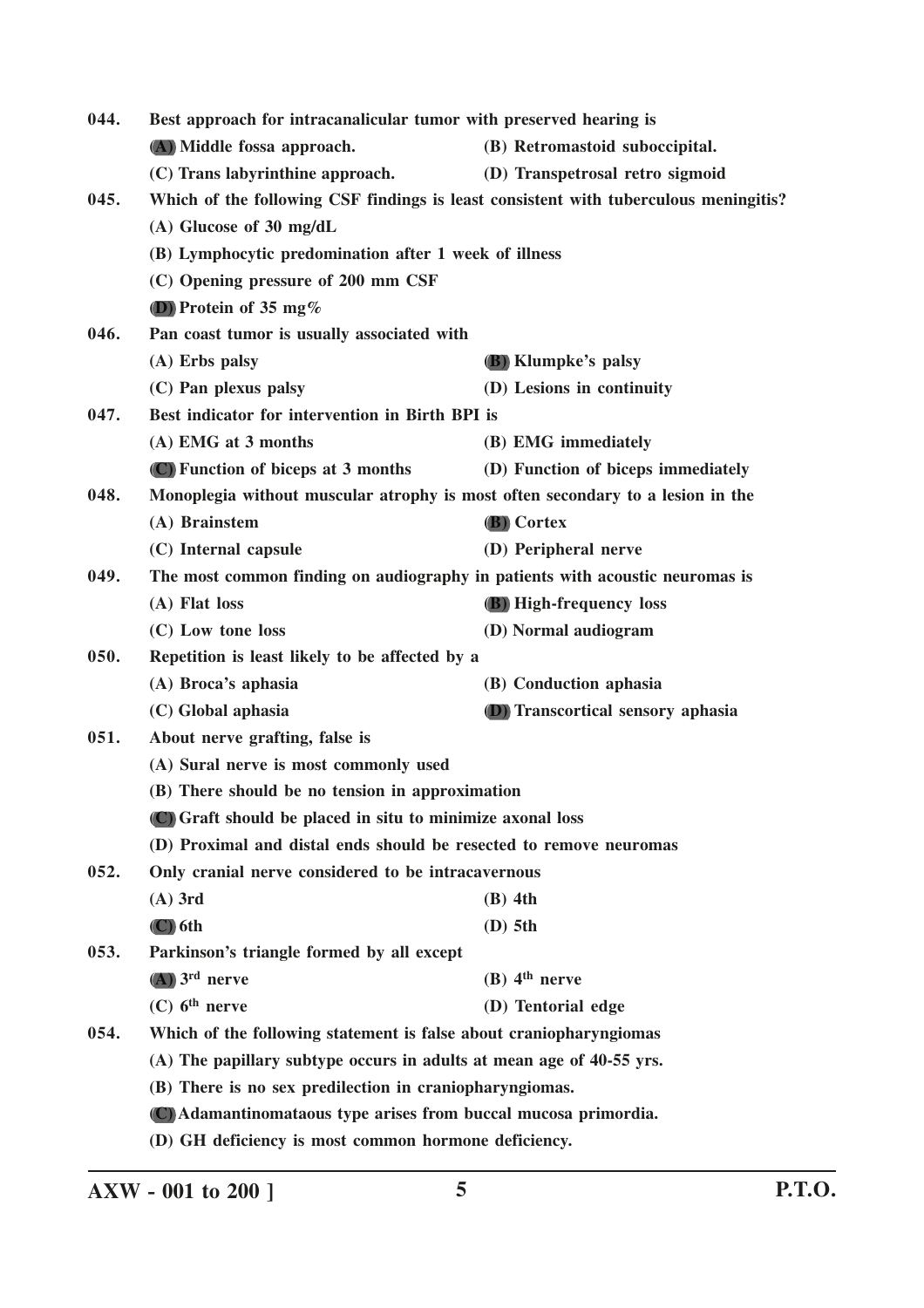| 055. | Giant craniopharyngiomas are tumors that have max. diameter more than |                                                                                   |  |
|------|-----------------------------------------------------------------------|-----------------------------------------------------------------------------------|--|
|      | $(A)$ 3 cm                                                            | $(B)$ 4 cm                                                                        |  |
|      | $(C)$ 5 cm                                                            | $(D)$ 6 cm.                                                                       |  |
| 056. | T.B in CV junction most commonly originates from-                     |                                                                                   |  |
|      | (A) Retropharyngeal space.                                            | (B) Ligamental complex                                                            |  |
|      | (C) Primary bony involvement                                          | (D) Posterior bony element                                                        |  |
| 057. | Well formed visual hallucination suggestive of seizure foci at        |                                                                                   |  |
|      | (A) Temporal lobe                                                     | (B) Frontal lobe                                                                  |  |
|      | (C) Occipital lobe                                                    | (D) Parietal lobe                                                                 |  |
| 058. | All are part of limbic system except                                  |                                                                                   |  |
|      | (A) Parahippocampal gyrus                                             | (B) Amygdaloid nucleus                                                            |  |
|      | (C) Cingulate gyrus                                                   | (D) Hypothalamus                                                                  |  |
| 059. | True regarding inferior horn of lateral ventricle                     |                                                                                   |  |
|      | (A) No choroid plexus in inferior horn                                |                                                                                   |  |
|      |                                                                       | (B) Floor formed laterally by amygadaloid nucleus and medially by caudate nucleus |  |
|      |                                                                       | (C) Floor formed laterally by collateral eminence and medially by hippocampus     |  |
|      |                                                                       | (D) Roof formed laterally by amygadaloid nucleus and medially by caudate nucleus  |  |
| 060. | All are anticonvulsive mechanisms of DBS except                       |                                                                                   |  |
|      | (A) Inactivate neurons by blocking depolarization                     |                                                                                   |  |
|      | (B) Neuronal damage due to ischemia                                   |                                                                                   |  |
|      | (C) Activation of inhibiting neurons and their projections            |                                                                                   |  |
|      |                                                                       | (D) Changes in the properties of networks (desynchronization)                     |  |
| 061. | Most frequent target of DBS in Parkinson's diseases is-               |                                                                                   |  |
|      | $(A)$ STN                                                             | $(B)$ Gpi                                                                         |  |
|      | $(C)$ Gpe                                                             | $(D)$ ViM                                                                         |  |
| 062. |                                                                       | Chicken wire appearance on histology is characteristic feature described for      |  |
|      | (A) Schwannoma                                                        | (B) Oligodendroglioma                                                             |  |
|      | (C) Ependymoma                                                        | (D) Diffuse astrocytoma-gemistocytic                                              |  |
| 063. | All are histological variants of Medulloblastoma except               |                                                                                   |  |
|      | (A) Desmoplastic                                                      | (B) Nodular                                                                       |  |
|      | (C) Round cell                                                        | (D) medullomyoblastoma                                                            |  |
| 064. | False regarding principles of craniotomy                              |                                                                                   |  |
|      | (A) Incision made on hair containing areas.                           |                                                                                   |  |
|      | $(B)$ Length of flap > 1.5 times the width of the base.               |                                                                                   |  |
|      | (C) No crossed incisions                                              |                                                                                   |  |
|      | (D) None of the above                                                 |                                                                                   |  |
| 065. | Bi coronal flap false is                                              |                                                                                   |  |
|      | (A) Also called as souttar flap                                       |                                                                                   |  |
|      | (B) Used for Fronto-temporal lesions and cranial base                 |                                                                                   |  |
|      | (C) Based on superficial temporal artery                              |                                                                                   |  |
|      | (D) Reflect up to orbit rim                                           |                                                                                   |  |

**AXW - 001 to 200 ] 6 [Contd.**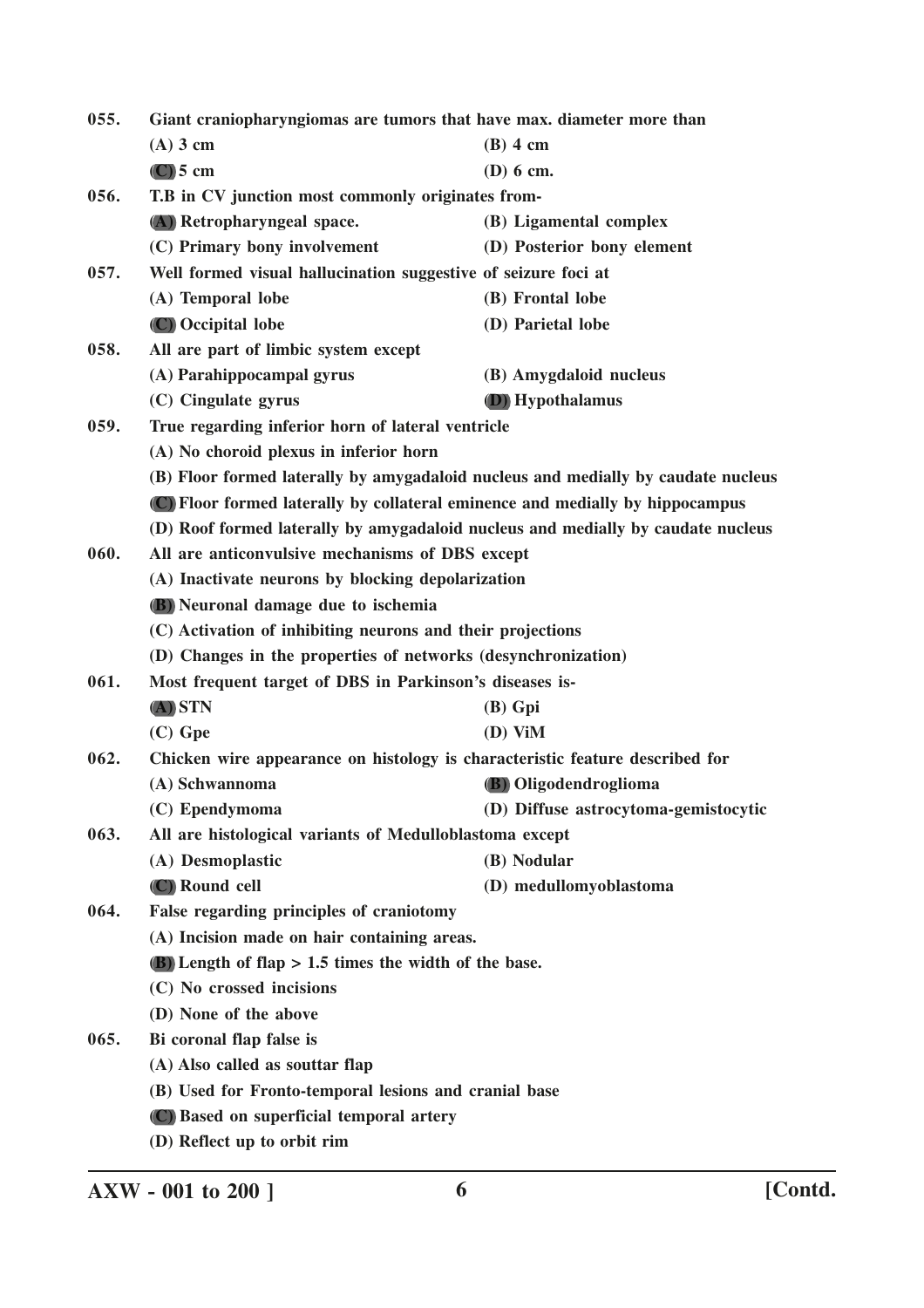| 066. | Non repetitive, non expressive aphasia                                                   |                                                                                              |
|------|------------------------------------------------------------------------------------------|----------------------------------------------------------------------------------------------|
|      | (A) Brocas aphasia                                                                       | (B) Wernicke aphasia                                                                         |
|      | (C) Conduction aphasia                                                                   | (D) All of the above                                                                         |
| 067. | Insular cortex is in relation to                                                         |                                                                                              |
|      | (A) Middle cerebral artery                                                               | (B) Anterior cerebral artery                                                                 |
|      | (C) Anterior choroidal artery                                                            | (D) Posterior communicating artery                                                           |
| 068. | Betz cell are found in                                                                   |                                                                                              |
|      | (A) Cerebral cortex                                                                      | (B) Cerebellum                                                                               |
|      | (C) Thalamus                                                                             | (D) Spinal cord                                                                              |
| 069. | called                                                                                   | A person cannot identify familiar object when in the palm with closed eye, This condition is |
|      | (A) Astereognosis                                                                        | (B) Aphonia                                                                                  |
|      | (C) Prosopagnosia                                                                        | (D) Aphakia                                                                                  |
| 070. | Not a part of basal ganglia                                                              |                                                                                              |
|      | (A) Caudate nucleus                                                                      | (B) Lentiform nucleus                                                                        |
|      | (C) Subthalamic nucleus                                                                  | (D) Putamen                                                                                  |
| 071. | Frontal lobe lesion leads to all except                                                  |                                                                                              |
|      | (A) Loss of abstract ideas                                                               | (B) Change in personality                                                                    |
|      | $(C)$ apathy                                                                             | <b>D</b> ) apraxia                                                                           |
| 072. | Patient selection criteria for SRS in AVM are ALL EXCEPT                                 |                                                                                              |
|      | (A) The AVM difficult to remove with microsurgery                                        |                                                                                              |
|      | <b>(B)</b> Young patient with bleed and mass effect                                      |                                                                                              |
|      | (C) Surgery alone or in combination with angioembolization already has been unsuccessful |                                                                                              |
|      | (D) Elderly patient with multiple comorbidity                                            |                                                                                              |
| 073. | Co60 used in                                                                             |                                                                                              |
|      | (A) LINAC                                                                                | (B) Gamma Knife                                                                              |
|      | (C) Cyber Knife                                                                          | (D) None of the above                                                                        |
| 074. | Radiation tolerance limit for brainstem                                                  |                                                                                              |
|      | $(A)$ 12Gy                                                                               | $(B)$ 22 $Gy$                                                                                |
|      | $(C)$ 32 $Gy$                                                                            | $(D)$ 42 $Gy$                                                                                |
| 075. | Cardinal feature (triad) of Parkinson disease include:                                   |                                                                                              |
|      | (A) Bradykinesia, tremor at motion, and muscular rigidity                                |                                                                                              |
|      | (B) Bradykinesia, tremor at rest, and muscular rigidity                                  |                                                                                              |
|      | (C) Bradykinesia, tremor at rest, and muscular spasticity                                |                                                                                              |
|      | (D) Bradykinesia, tremor at motion, and muscular spasticity                              |                                                                                              |
| 076. | All is true in Parkinson disease except:                                                 |                                                                                              |
|      | (A) It is characteristically a symmetrical disease                                       |                                                                                              |
|      | (B) Motor signs are predominant.                                                         |                                                                                              |
|      |                                                                                          | (C) Decreased dopaminergic transmission in the motor portions of the basal ganglia           |
|      |                                                                                          | (D) Progressive loss of dopaminergic neurons in the substantia Nigra pars compacta (SNc)     |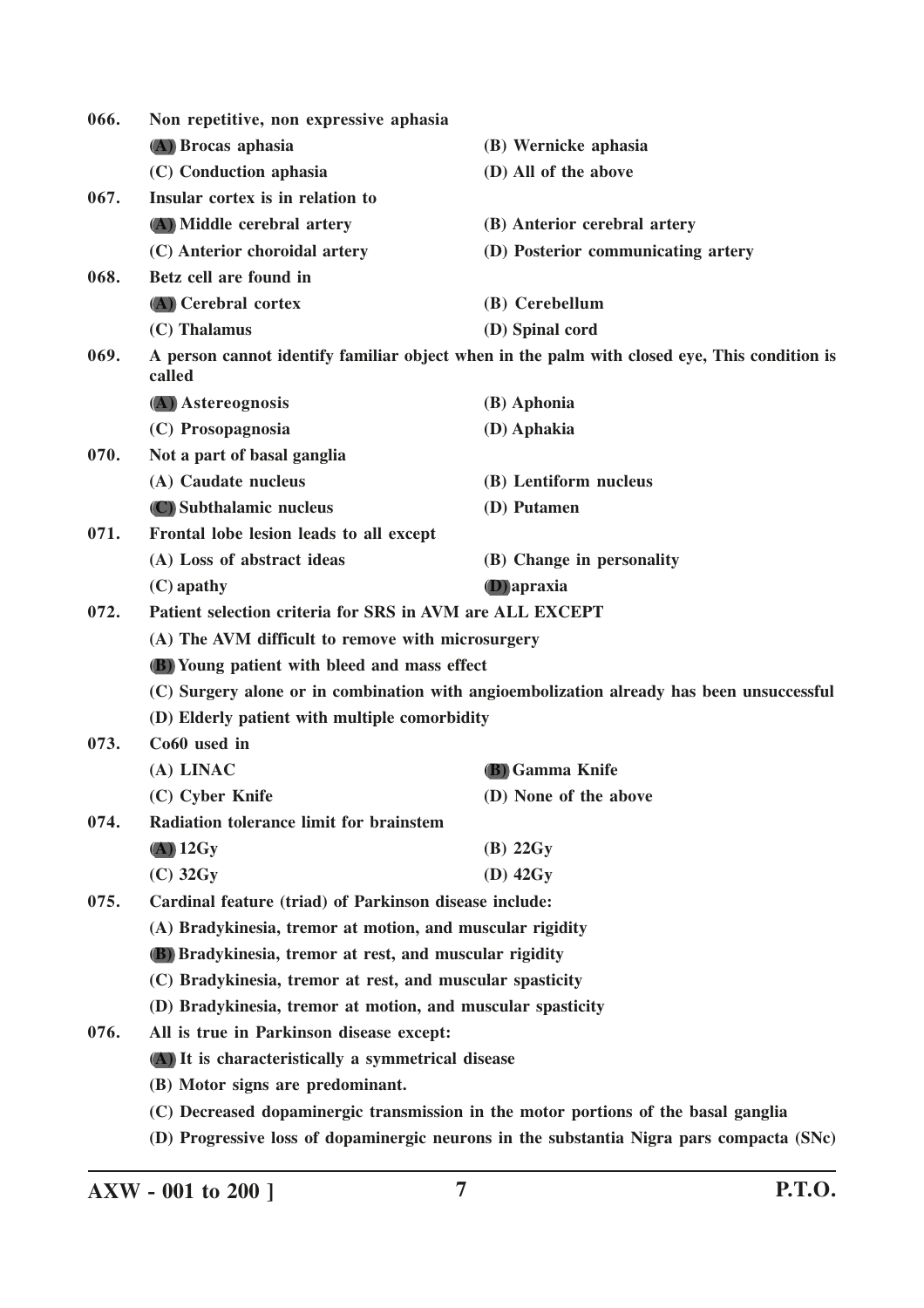| 077. | Branches of vertebral artery all except                                                                                                                       |                                                                                              |  |
|------|---------------------------------------------------------------------------------------------------------------------------------------------------------------|----------------------------------------------------------------------------------------------|--|
|      | $(A)$ PICA                                                                                                                                                    | (B) Labyrinthine artery                                                                      |  |
|      | (C) Medullay branches                                                                                                                                         | (D) Spinal artery                                                                            |  |
| 078. | True about basilar artery all except                                                                                                                          |                                                                                              |  |
|      | (A) Formed by two vertebral artery at upper pons                                                                                                              |                                                                                              |  |
|      | (B) Divide into two PCA                                                                                                                                       |                                                                                              |  |
|      | (C) Gives off pontine branches                                                                                                                                |                                                                                              |  |
|      | (D) blood supply to the choroid plexus in lateral ventricle                                                                                                   |                                                                                              |  |
| 079. | Regarding posterior circulation untrue all except                                                                                                             |                                                                                              |  |
|      |                                                                                                                                                               | (A) Perforator branches arise from anterior and posterior surface of basilar artery          |  |
|      | (B) AICA arise from vertebral artery                                                                                                                          |                                                                                              |  |
|      | (C) SCA passes between 3rd and 4th CN                                                                                                                         |                                                                                              |  |
|      | (D) 3rd CN separates the SCA and PCA                                                                                                                          |                                                                                              |  |
| 080. | Limitation in endovascular aneurysm occlusion                                                                                                                 |                                                                                              |  |
|      | $(A)$ Neck width $<$ 4 mm                                                                                                                                     | (B) Dome to neck ratio $> 2$                                                                 |  |
|      | (C) unstable intraluminal thrombus                                                                                                                            | (D) All of the above                                                                         |  |
| 081. | 4 <sup>th</sup> ventricle choroid plexus blood supply is from                                                                                                 |                                                                                              |  |
|      | $(A)$ PICA                                                                                                                                                    | $(B)$ AICA                                                                                   |  |
|      | (C) Posterior cerebral artery                                                                                                                                 | (D) Anterior spinal artery                                                                   |  |
| 082. |                                                                                                                                                               | Qualitative assessment of Cerebral Blood Flow (CBF) is done by the following except:         |  |
|      | (A) Laser Doppler Flowmetry                                                                                                                                   | (B) Transcranial Doppler                                                                     |  |
|      | (C) Electroencephalography                                                                                                                                    | (D) Magnetic Resonance Spectroscopy                                                          |  |
| 083. | Normal rate of CBF is                                                                                                                                         |                                                                                              |  |
|      | $(A)$ 50-60 mL/100g/min                                                                                                                                       | $(B)$ 70-90 mL/100g/min                                                                      |  |
|      | $(C)$ 25-30 mL/100g/min                                                                                                                                       | (D) $16-20$ mL/100g/min                                                                      |  |
| 084. |                                                                                                                                                               | Following statement regarding pathophysiology of ischemic stroke are true except:            |  |
|      | (A) Embolism is the cause of approximately $75\%$ of all ischemic strokes.                                                                                    |                                                                                              |  |
|      | (B) The severity & permanence of neurological deficit are dependent on cause of intravascular<br>occlusion and degree of intracerebral collateral blood flow. |                                                                                              |  |
|      | (C) Neuron within area of ischemic penumbra constitute two-thirds of the totallesion volume.                                                                  |                                                                                              |  |
|      | 3 mediated) and extrinsic (caspase-8 mediated) apoptotic pathway.                                                                                             | (D) In ischemic penumbra, apoptosis occurs through both intrinsic (cytochrome c and caspase- |  |
| 085. | Common causes of Haemorrhagic strokes are following except:                                                                                                   |                                                                                              |  |
|      | (A) Chronic hypertension                                                                                                                                      | (B) Cerebral venous thrombosis                                                               |  |
|      | (C) Cerebral amyloid angiopathy                                                                                                                               | <b>(D)</b> Vasculitis                                                                        |  |
| 086. | ICH score includes the following parameters except:                                                                                                           |                                                                                              |  |
|      | (A) Size of haemorrhage                                                                                                                                       |                                                                                              |  |
|      | (B) GCS score                                                                                                                                                 |                                                                                              |  |
|      | (C) Location of hematoma                                                                                                                                      |                                                                                              |  |
|      | (D) Previous episodes of intracranial haemorrhage                                                                                                             |                                                                                              |  |

**AXW - 001 to 200 ] 8 [Contd.**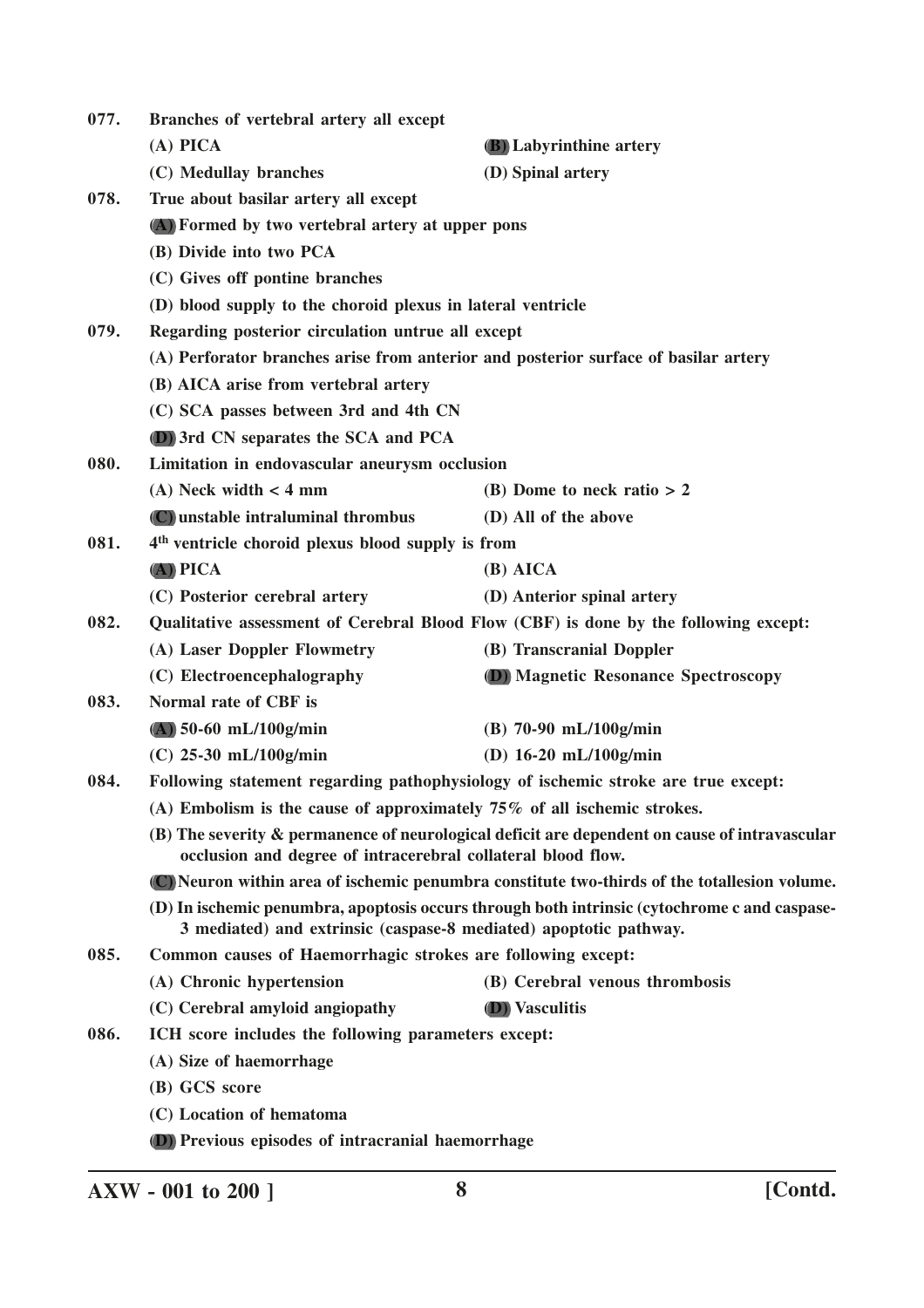- **087. Role of intravenous t-PA administration for acute ischemic stroke is well established within \_\_\_\_\_\_\_ hours of onset of symptoms**
	- **(A) 6 (B) 4.5**
	- **(C) 8 (D) 12**

**088. Deep Brain Stimulus likely to improves all symptoms of Parkinson disease except: (A) Rigidity (B) Tremors**

**(C) Autonomic functions (D) Dyskinesia**

**089. All is true about Duret Haemorrhage except: (A) It is due to upward displacement of brainstem**

- **(B) Also known as secondary haemorrhage of herniation**
- **(C) Due to dislodge vessels within the midbrain and pons**
- **(D) Difficult to distinguish from hypertensive pontine bleed**

**090. Trials related to decompressive surgery for malignant cerebral edema are all except:**

| (A) DECIMAL Trial | (B) DESTINY Trial |
|-------------------|-------------------|
| (C) ESCAPE Trial  | (D) HAMLET Trial  |

- **091. All are true except:**
	- **(A) Cerebral perfusion pressure(CPP) = Mean arterial pressure(MAP) Intra cranial pressure (ICP)**
	- **(B) In normal adult the CPP > 50 mm Hg**
	- **(C) ICP above 20 mm Hg is a significant independent determinant of outcome**
	- **(D) Decrease cerebral metabolism result in increase in cerebral blood flow as response to auto regulation.**
- **092. All is true in case of head injury except:**
	- **(A) Each degree elevation of body temperature increases cerebral metabolism by 10%**
	- **(B) Hyperglycemia in head injury is mainly due to sympatho-adrenal response to injury**
	- **(C) Severe TBI is associated with increased serum magnesium.**
	- **(D) Duration of in-hospital oxygen desaturation (<90%) is an independent predictor of mortality**
- **093. True regarding management of severe traumatic head injury**

**(A) Avoid hyperventilation during first 24 hrs. after injury**

- **(B) Steroid reduces the Intra Cranial pressure in head injury but does not improve outcome.**
- **(C) Early tracheostomy in severe head injury does not reduce days of mechanical ventilation.**
- **(D) Prophylactic anticonvulsants has no effect on the incidence of early posttraumatic seizures**
- **094. All is true for hyperosmolar therapy in head injury except:**
	- **(A) Hypertonic saline has an advantage over mannitol in hypovolemic patients**
	- **(B) Hypertonic saline crosses the blood-brain barrier and may aggravate edema**
	- **(C) Mannitol can cause renal failure**
	- **(D) Hypertonic saline may lead to bleeding secondary to decreased platelet aggregation**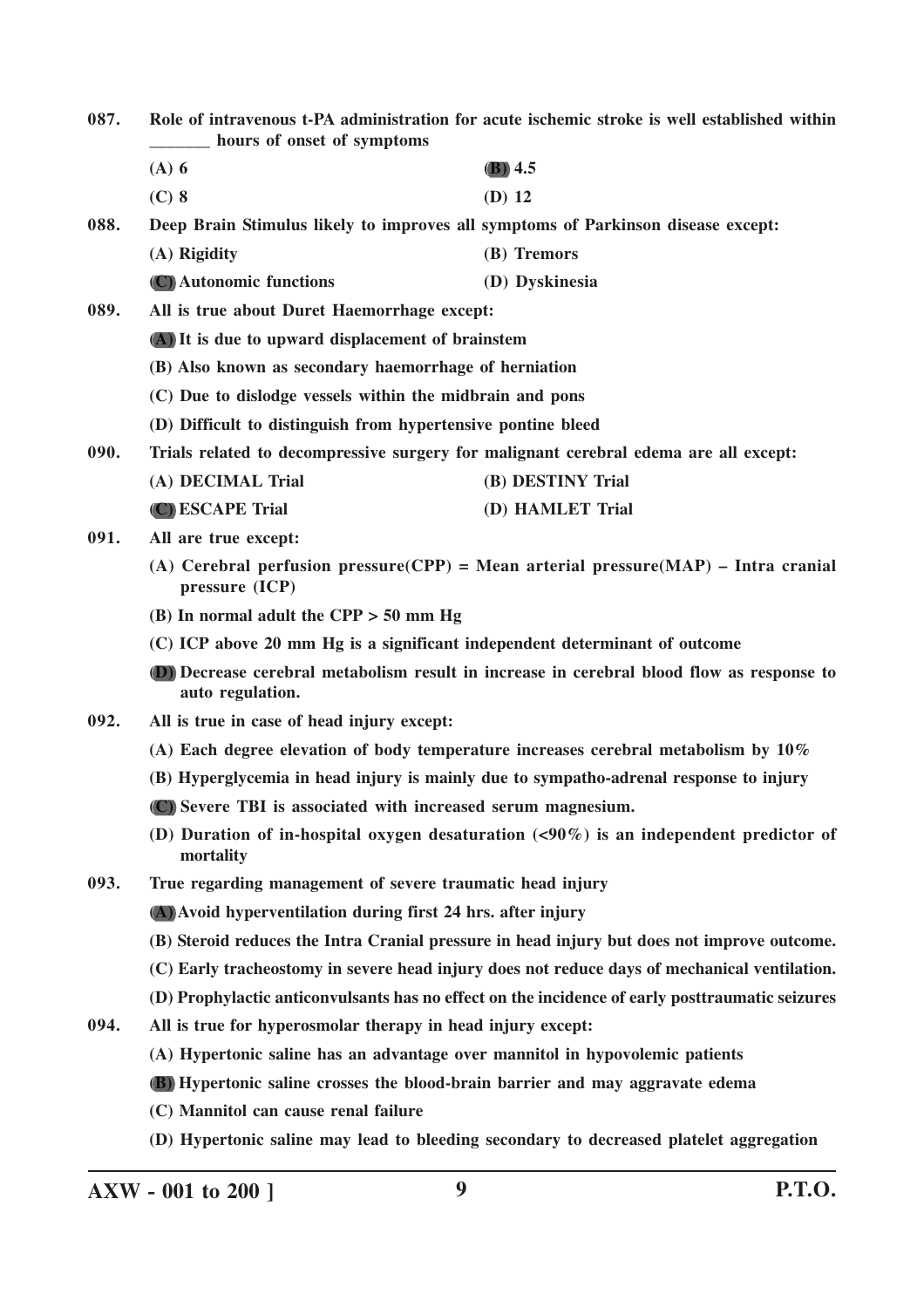- **095. Following are treatment options for cerebral venous thrombosis (CVT) based on American Stroke Association guidelines except**
	- **(A) Anticoagulation with intravenous heparin or subcutaneous LMWH.**
	- **(B) Oral anticoagulants for 3-12 months or lifelong depending on underlying etiology.**
	- **(C) Decompressive hemicraniectomy for sever mass effect or ICH following CVT.**
	- **(D) Mechanical thrombectomy is the standard of care.**
- **096. Management in case of head injury all is true except:**
	- **(A) Intracranial pressure (ICP) should be monitored in all salvageable severe head injury patient**
	- **(B) Goal is to keep ICP < 20 mm Hg and Cerebral perfusion pressure > 50 mm Hg**
	- **(C) Brain tissue oxygen tension should be maintained > 25 mm Hg**
	- **(D) Barbiturates helpful due to vasodilatation and mitochondrial stabilization**
- **097. True regarding Growing skull fracture is all except:**
	- **(A) Common after skull fracture in adolescent**
	- **(B) Mainly due to widely separated fracture and a dural tear**
	- **(C) Mostly in child below 3 years of age**
	- **(D) During surgery dural closure is mandatory**
- **098. In relation to craniofacial injury true is:**
	- **(A) Le Fort II fracture is craniofacial dislocation with fracture line including Zygoma**
	- **(B) Most common mechanism of craniofacial injury is blunt frontal impact**
	- **(C) Difficulty in management of airway may be due to mandibular collapse**
	- **(D) Ping pong fracture is common in infancy**
- **099. True regarding traumatic CSF rhinorrhea all except:**
	- **(A) Anosmia is common (B) Target sign may indicate CSF leak**
	- **(C) May cause meningitis (D) Mostly require surgical repair.**
- **100. True about Hunt & Hess scale are all except**
	- **(A) Grading is from 1-5**
	- **(B) Grade 5 is deep coma**
	- **(C) Grade 3 is stupor or moderate hemiparesis**
	- **(D) Grade 2 has no neurological deficit other than cranial nerve deficit**
- **101. Reversal of vasospasm in SAH is done by all except:**
	- **(A) Triple H therapy.**
	- **(B) Endovascular Mechanical Balloon Angioplasty**
	- **(C) Intra-arterial Milrinone**

**(D) Statins**

- **102. Jefferson fracture true is:**
	- **(A) It's a burst fracture of C1**
	- **(B) Usually occur after sudden deacceleration injury**
	- **(C) Quadriparesis is most common symptom**
	- **(D) Rarely associated with C2 fracture**

**AXW - 001 to 200 ] 10 [Contd.**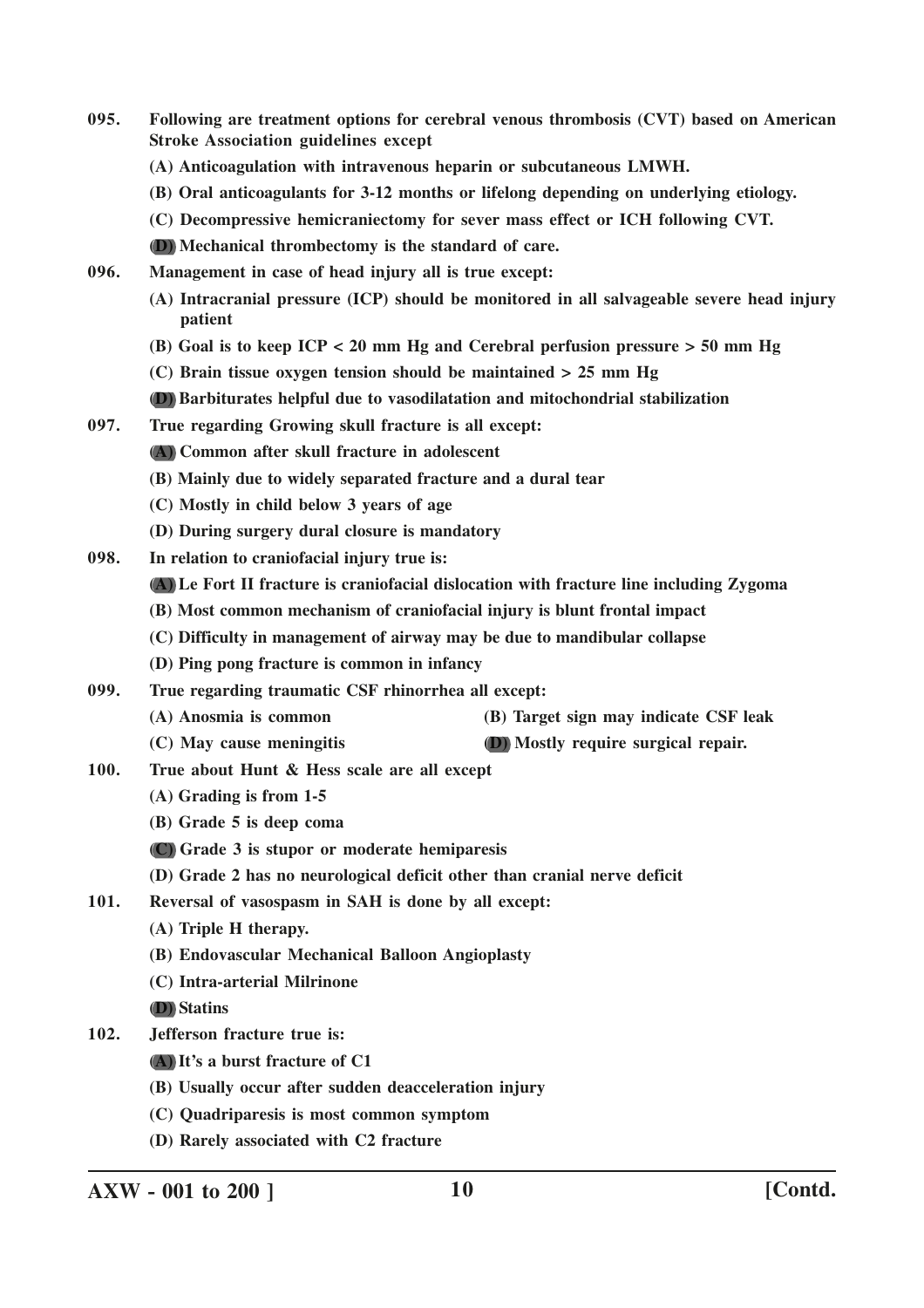- **103. Following measures are taken for brain relaxation in cerebrovascular surgery except:**
	- **(A) Ventriculostomy (B) Opening up of cisterns**
	- **(C) Intravenous hypertonic saline (D) Keeping patient in Trendelenburg position**
- **104. All is true in Spinal Cord injury without radiographic abnormality except:**
	- **(A) Mostly occur in children less than 16 years of age**
	- **(B) May be due to increased elasticity of the spinous ligament**
	- **(C) Commonly associated with Chiari II malformation**
	- **(D) Mostly treated with external immobilization**
- **105. Chance Fracture is a type of:**
	- **(A) Compression fracture (B) Burst Fracture**
	- **(C) Seat belt fracture (D) Fracture dislocation**
- **106. Which is the false statement in context to "valid informed consent" obtained for Neurosurgery**
	- **(A) Consent should be obtained from patient, spouse, parents or adult children.**
	- **(B) Composition of ideal consent form includes site & side of surgery.**
	- **(C) Implied consent is better than Informed consent.**
	- **(D) Informed consent should provide information to patient about alternative treatment options.**
- **107. Following aspects of radiographic evaluation of Anterior communicating artery (ACoA) aneurysm are true except:**
	- **(A) Angiography of ACoA aneurysm has highest false negative rate seen in angiography of any intracranial aneurysm.**
	- **(B) Cross compression study should always be performed during angiographic evaluation to visualize ACoA region completely.**
	- **(C) ACoA aneurysm have intimate relationship with 12 vessels and their perforators.**
	- **(D) CT findings of SAH in interhemispheric fissure or hemorrhage in gyrus rectus is indicative of ruptured ACoA aneurysm.**
- **108. All statements regarding Distal Anterior Cerebral Artery (DACA) aneurysm are true except:**
	- **(A) DACA aneurysm are fewer than 10% of reported aneurysms.**
	- **(B) They are often small in size (<5mm) and are associated with presence of multiple cerebral aneurysms.**
	- **(C) Most common site of origin of DACA aneurysm is A2 segment at the branching point of Callosomarginal artery.**
	- **(D) Interhemispheric approach is mandatory for DACA aneurysm located atmore than 2 cm distal to ACoA.**
- **109. Most common cause of subarachnoid hemorrhage is:**
	- **(A) Aneurysm (B) Infection**
	- **(C) Trauma (D) Tumor.**
- **110. Most common cause of subdural hemorrhage is:**
	- **(A) Bleed from middle meningeal artery (B) Bleed from bridging vein**
	- **(C) Bleed from internal cerebral vein (D) Bleed from inferior petrosal vein.**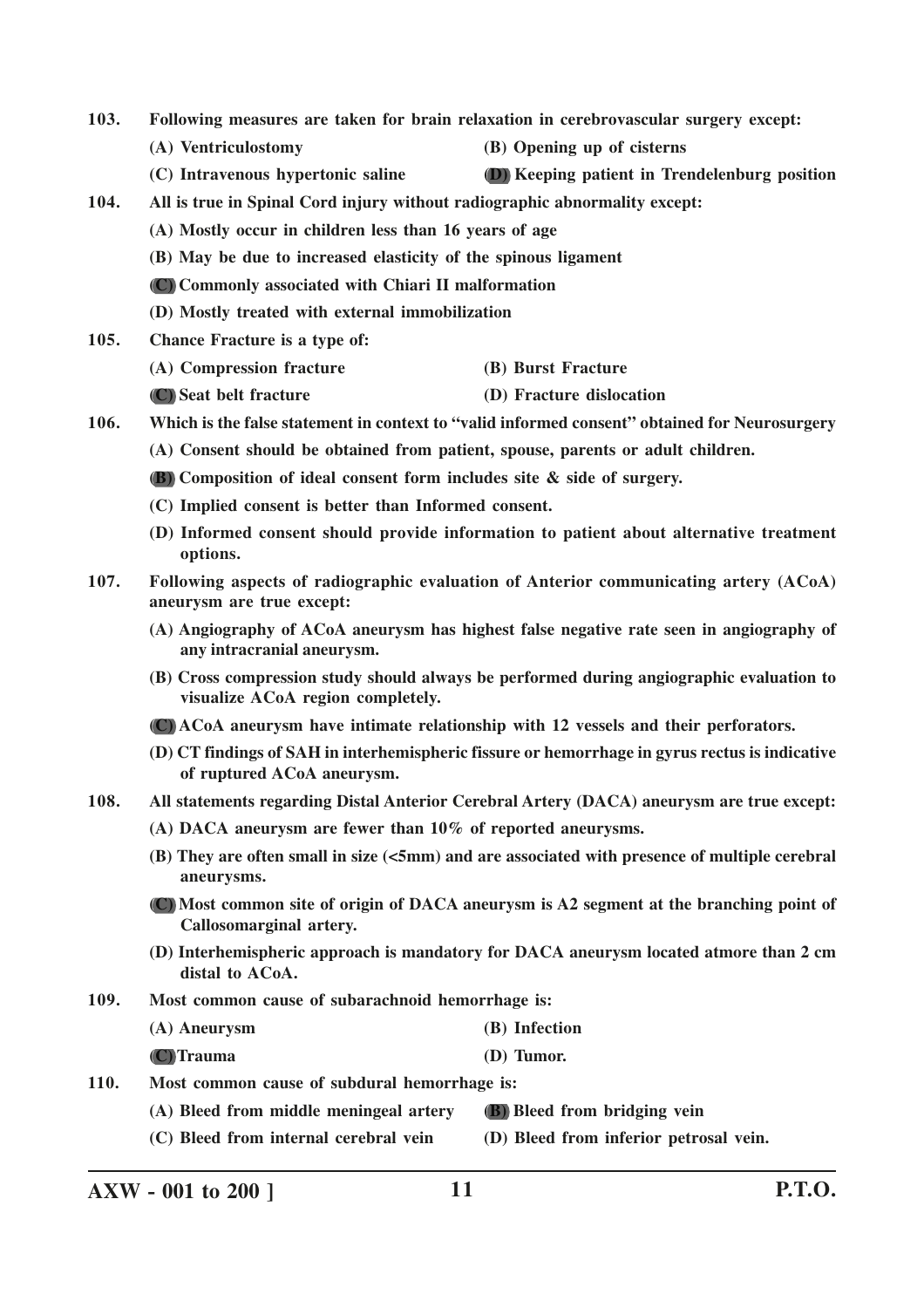**111. Papez circuit connect pathway of all except: (A) Caudate nucleus (B) Hippocampal formation (C) Mamillary body (D) Anterior nucleus of thalamus 112. Anterior odontoid screw fixation contraindications is/are: (A) Disruption of the transverse ligament (B) Significant comminution of the C2 body, (C) Osteopenia (D) All of the above 113. Action of mannitol is: (A) Osmotic diuretic (B) Improve blood rheology (C) Free radical scavenger (D) All of the above 114. Which is the most common location of Middle Cerebral Artery (MCA) aneurysm? (A) Proximal M1 segment. (B) Bifurcation of MCA. (C) M3 segment. (D) Distal MCA 115. True about odontoid fracture is: (A) Type 1 fracture is most common (B) Type 2 fracture is mostly unstable (C) Type 3 fracture is through base of dens (D) Neck pain is typically absent 116. False statement about Basilar apex aneurysms among the following is (A) Visualization and preservation of the thalamoperforating arteries is an essential technical nuance of basilar apex aneurysm surgery. (B) Two pure approaches used for basilar apex aneurysms are transsylvian approach and subtemporal approach. (C) Endovascular coiling is limited to aneurysms with neck size less than 4 mm and PCAs that do not arise from the dome. (D) Sub temporal approach is best suited in an acute setting with high grade aneurysm. 117. All is proven risk factor of osteoporosis except: (A) Low serum phosphate level (B) Cigarette smoking (C) Physical inactivity (D) Heavy alcohol consumption 118. Most common location of Infectious aneurysms is (A) Distal ACA. (B) Basilar Artery. (C) Posterior Communicating Artery. (D) Distal MCA. 119 Chronic traumatic encephalopathy all are true except: (A) Younger people tends to have slow progressive course as compared to the older person (B) There is deposition of tau in neurons at the depths of sulci (C) Diagnosis is established only by pathological examination of brain (D) Atrophy is strikingly absent in early-stage disease 120. Revascularization is done with the following vessels except: (A) Saphenous Vein. (B) Radial Artery. (C) Ulnar Artery. (D) Superficial Temporal Artery.**

**AXW - 001 to 200 ] 12 [Contd.**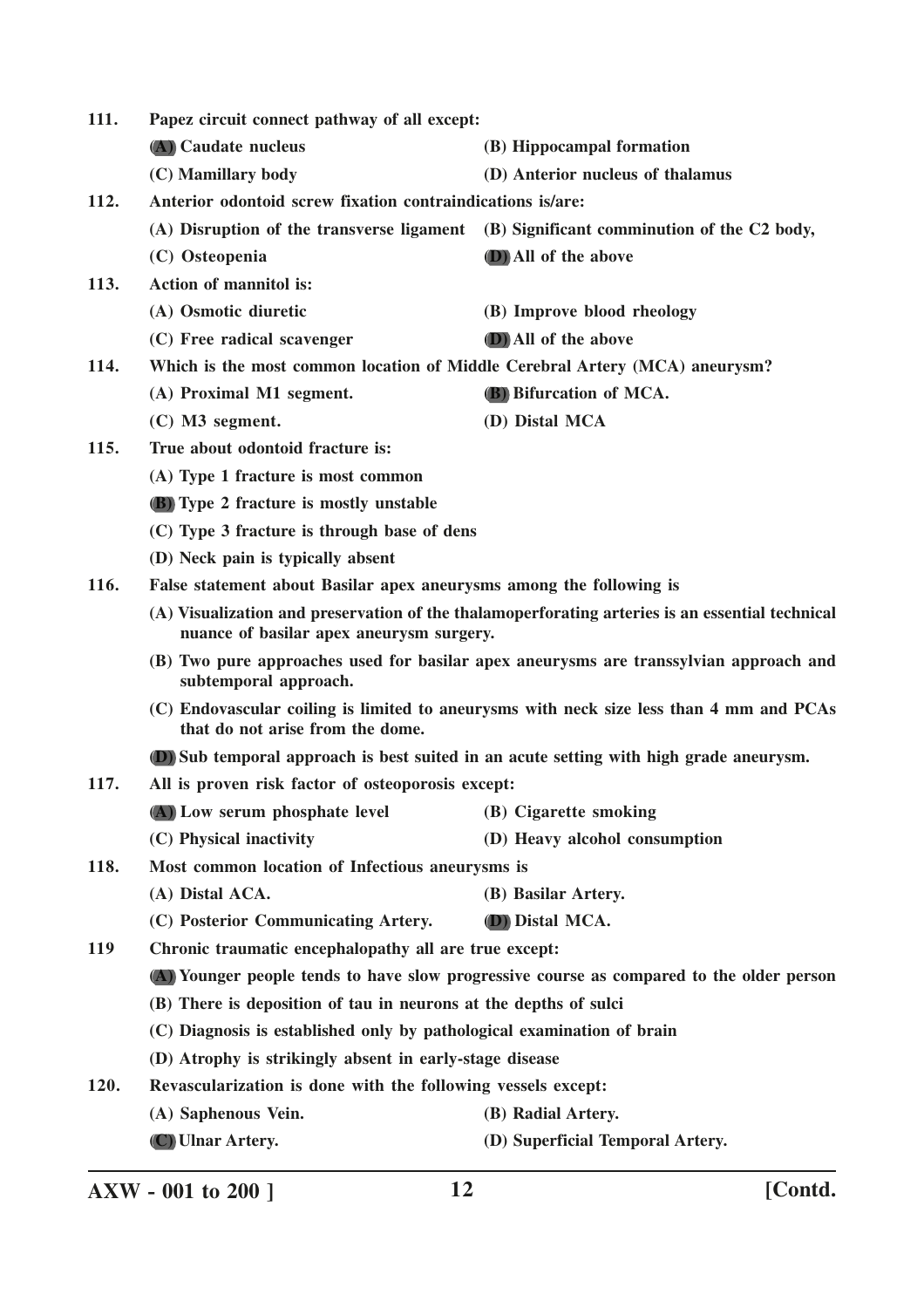| Spetzler Martin grading system for AVM is based on all of the following except:<br>121. |                                                                                                                                               |                                                                                            |  |  |
|-----------------------------------------------------------------------------------------|-----------------------------------------------------------------------------------------------------------------------------------------------|--------------------------------------------------------------------------------------------|--|--|
|                                                                                         | (A) Size of AVM                                                                                                                               | (B) Ruptured or Unruptured                                                                 |  |  |
|                                                                                         | (C) Location                                                                                                                                  | (D) Venous drainage                                                                        |  |  |
| 122.                                                                                    | Embolic agents used for embolization of brain AVMs are all except:                                                                            |                                                                                            |  |  |
|                                                                                         | (A) N-butyl cyanoacrylate                                                                                                                     | <b>(B)</b> Polyurethane                                                                    |  |  |
|                                                                                         | (C) Polyvinyl alcohol                                                                                                                         | (D) Ethylene vinyl alcohol copolymer                                                       |  |  |
| 123.                                                                                    | What should be the timing of AVM surgery in a case of ruptured AVM with intracranial<br>haemorrhage and no significant neurological deficits? |                                                                                            |  |  |
|                                                                                         | $(A)$ 4-6 weeks                                                                                                                               | $(B)$ 3 days                                                                               |  |  |
|                                                                                         | $(C)$ 1 week                                                                                                                                  | (D) Emergency surgery                                                                      |  |  |
| 124.                                                                                    |                                                                                                                                               | All is true about diffuse axonal injury except:                                            |  |  |
|                                                                                         | (A) May result in severe impairment despite lack of gross parenchymal contusions                                                              |                                                                                            |  |  |
|                                                                                         | <b>(B)</b> In Grade 1 Classification there is lesion in cerebral peduncle                                                                     |                                                                                            |  |  |
|                                                                                         | (C) Retraction balls seen histologically                                                                                                      |                                                                                            |  |  |
|                                                                                         | (D) Often associated with Strich hemorrhages                                                                                                  |                                                                                            |  |  |
| 125.                                                                                    | Which statement is true about brain dysfunction after head injury:                                                                            |                                                                                            |  |  |
|                                                                                         | of oxygen (CMRO2) is high                                                                                                                     | (A) In ischaemic brain damage Cerebral blood flow (CBF) is low and cerebral metabolic rate |  |  |
|                                                                                         | (B) In dysfunctional but recoverable tissue CBF is high but CMRO2 is low                                                                      |                                                                                            |  |  |
|                                                                                         | (C) In ischemic and Irreversible damage the CBF is low in both conditions                                                                     |                                                                                            |  |  |
|                                                                                         | (D) In irreversible damage CBF is high but CMRO2 is low.                                                                                      |                                                                                            |  |  |
| 126.                                                                                    | Normal Perfusion Pressure Breakthrough is a post-operative complication seen in surgery of                                                    |                                                                                            |  |  |
|                                                                                         | $(A)$ AVM                                                                                                                                     | (B) Aneurysm                                                                               |  |  |
|                                                                                         | (C) Cavernous angioma                                                                                                                         | (D) Dural AVF                                                                              |  |  |
| 127.                                                                                    | Factors Involved in Closure of Neuroepithelium to Form the Neural Tube is:                                                                    |                                                                                            |  |  |
|                                                                                         | (A) Surrounding mesodermal tissues                                                                                                            |                                                                                            |  |  |
|                                                                                         | (B) Induction of the floor plate by sonic hedgehog                                                                                            |                                                                                            |  |  |
|                                                                                         | (C) Wedge shape of floor plate cells                                                                                                          |                                                                                            |  |  |
|                                                                                         | (D) All of the above                                                                                                                          |                                                                                            |  |  |
| 128.                                                                                    | Which of the following investigation is not indicated for evaluating cerebral cavernous<br>malformation                                       |                                                                                            |  |  |
|                                                                                         | (A) DSA                                                                                                                                       | (B) SWI MRI                                                                                |  |  |
|                                                                                         | (C) GRE MRI                                                                                                                                   | (D) CT Head                                                                                |  |  |
| 129.                                                                                    | Which is the most common spinal vascular malformation?                                                                                        |                                                                                            |  |  |
|                                                                                         | (A) Intradural Dorsal Arteriovenous Fistulas                                                                                                  |                                                                                            |  |  |
|                                                                                         | (B) Intramedullary Arteriovenous Malformations                                                                                                |                                                                                            |  |  |
|                                                                                         | (C) Extradural-Intradural Arteriovenous Malformations                                                                                         |                                                                                            |  |  |
|                                                                                         | (D) Extradural Arteriovenous Fistulas                                                                                                         |                                                                                            |  |  |
| 130.                                                                                    | The spinal "watershed" zone lies in the region of                                                                                             |                                                                                            |  |  |
|                                                                                         | $(A)$ T2-4                                                                                                                                    | $(B)$ T4-6                                                                                 |  |  |
|                                                                                         | $(C)$ T6-9                                                                                                                                    | $(D)$ C5-7                                                                                 |  |  |

**AXW - 001 to 200 ] 13 P.T.O.**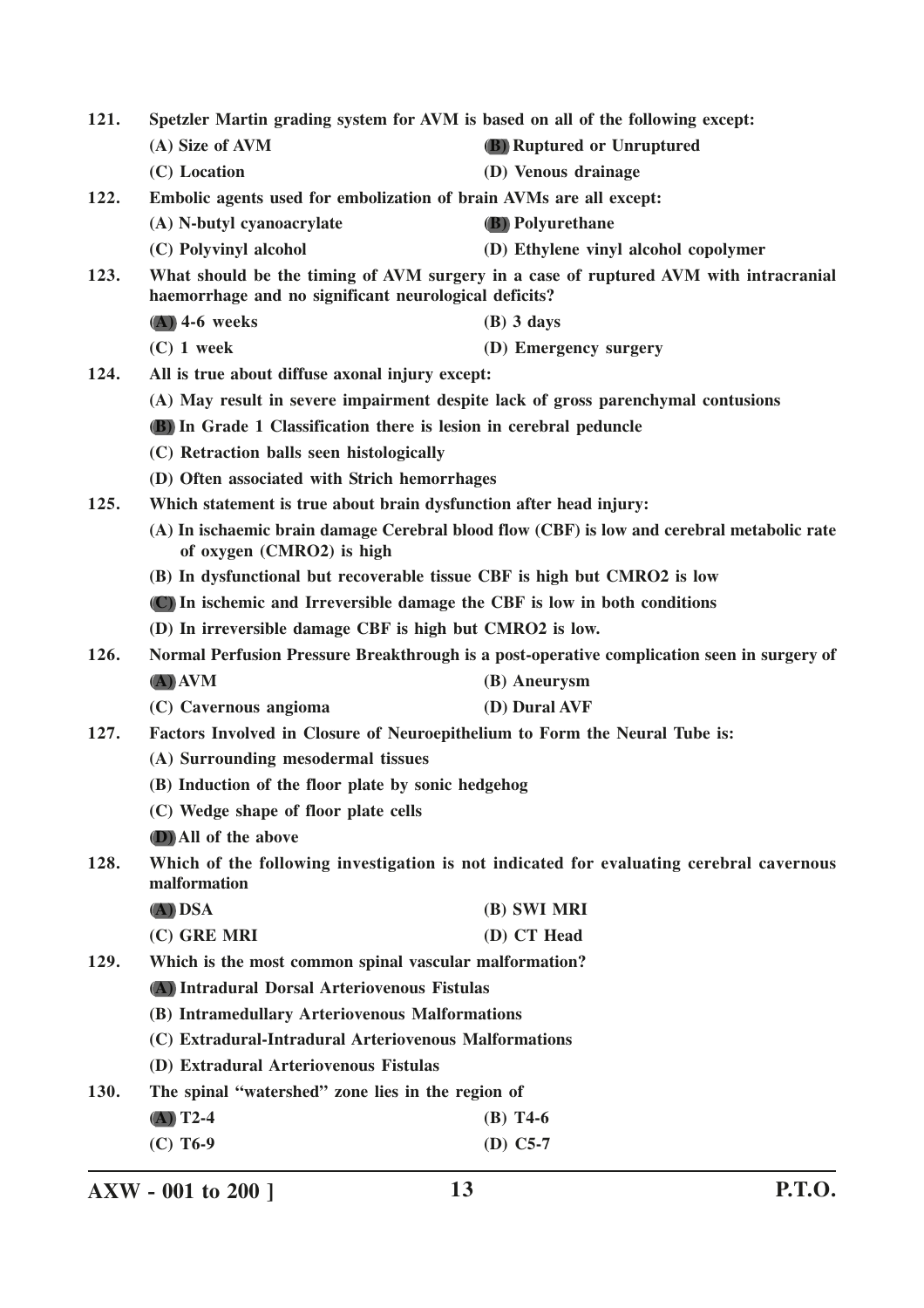| 131. | All is true regarding cerebral edema except:                               |                                                                                                         |
|------|----------------------------------------------------------------------------|---------------------------------------------------------------------------------------------------------|
|      | (A) Vasogenic edema mostly involves white matter                           |                                                                                                         |
|      | (B) Cerebral infarction and meningitis causes cytotoxic edema              |                                                                                                         |
|      | tight junctions.                                                           | (C) Vasogenic edema mainly caused by brain tumor as nascent micro vessels is deficient in               |
|      | (D) Diuretic is not effective at all in cytotoxic edema                    |                                                                                                         |
| 132. | All is true for Percutaneous Endoscopic Cervical Discectomy except?        |                                                                                                         |
|      | (A) Recommended for patients with soft disk herniation.                    |                                                                                                         |
|      | the cervical cord.                                                         | (B) Not recommended for disk herniation above C3 because of increased chances of injuring               |
|      | (C) Injury to the end plates should be avoided to prevent Neuronal injury. |                                                                                                         |
|      | (D) Contraindicated in patients with previous anterior surgery.            |                                                                                                         |
| 133. | Which fluid is used for irrigation in Neuroendoscopy?                      |                                                                                                         |
|      | $(A)$ 0.9% NS                                                              | (B) RL                                                                                                  |
|      | $(C)$ ISO-P                                                                | (D) DNS                                                                                                 |
| 134. | Early post-operative complications in Neuroendoscopy are all except:       |                                                                                                         |
|      | (A) Delayed awakening                                                      | (B) Fever                                                                                               |
|      | (C) Subdural collection                                                    | (D) Stoma closure                                                                                       |
| 135. | In which year was the Neurological Society of India constituted?           |                                                                                                         |
|      | $(A)$ 1954                                                                 | <b>(B)</b> 1953                                                                                         |
|      | $(C)$ 1952                                                                 | $(D)$ 1951                                                                                              |
| 136. | Who is the only neurosurgeon to have won the Nobel prize?                  |                                                                                                         |
|      | (A) Dr M.G Yasargil                                                        | (B) Dr Harvey Cushing                                                                                   |
|      | (C) Dr Egas Moniz                                                          | (D) Dr Walter Dandy                                                                                     |
| 137. | Which of the following sulci is not 100% continuous?                       |                                                                                                         |
|      | (A) The sylvian fissure                                                    | (B) The callosal sulcus                                                                                 |
|      | (C) The collateral sulcus                                                  | <b>(D)</b> The calcarine sulcus                                                                         |
| 138. | are all except                                                             | In early 19 <sup>th</sup> century important developments which takes place in the field of neurosurgery |
|      | (A) introduction of anaesthesia                                            | (B) operating microscope                                                                                |
|      | (C) cerebral localization                                                  | (D) introduction of antisepsis                                                                          |
| 139. | False about slit ventricle syndrome is                                     |                                                                                                         |
|      | (A) Intermittent headache                                                  | (B) Slowly filling reservoir                                                                            |
|      | (C) Continuous severe headache                                             | (D) Small ventricle                                                                                     |
| 140. | True about the surgical management of benign intracranial hypertension     |                                                                                                         |
|      | (A) Optic nerve sheath fenestration                                        | (B) CSF shunting                                                                                        |
|      | (C) Cranial sinus stenting                                                 | (D) All of the above                                                                                    |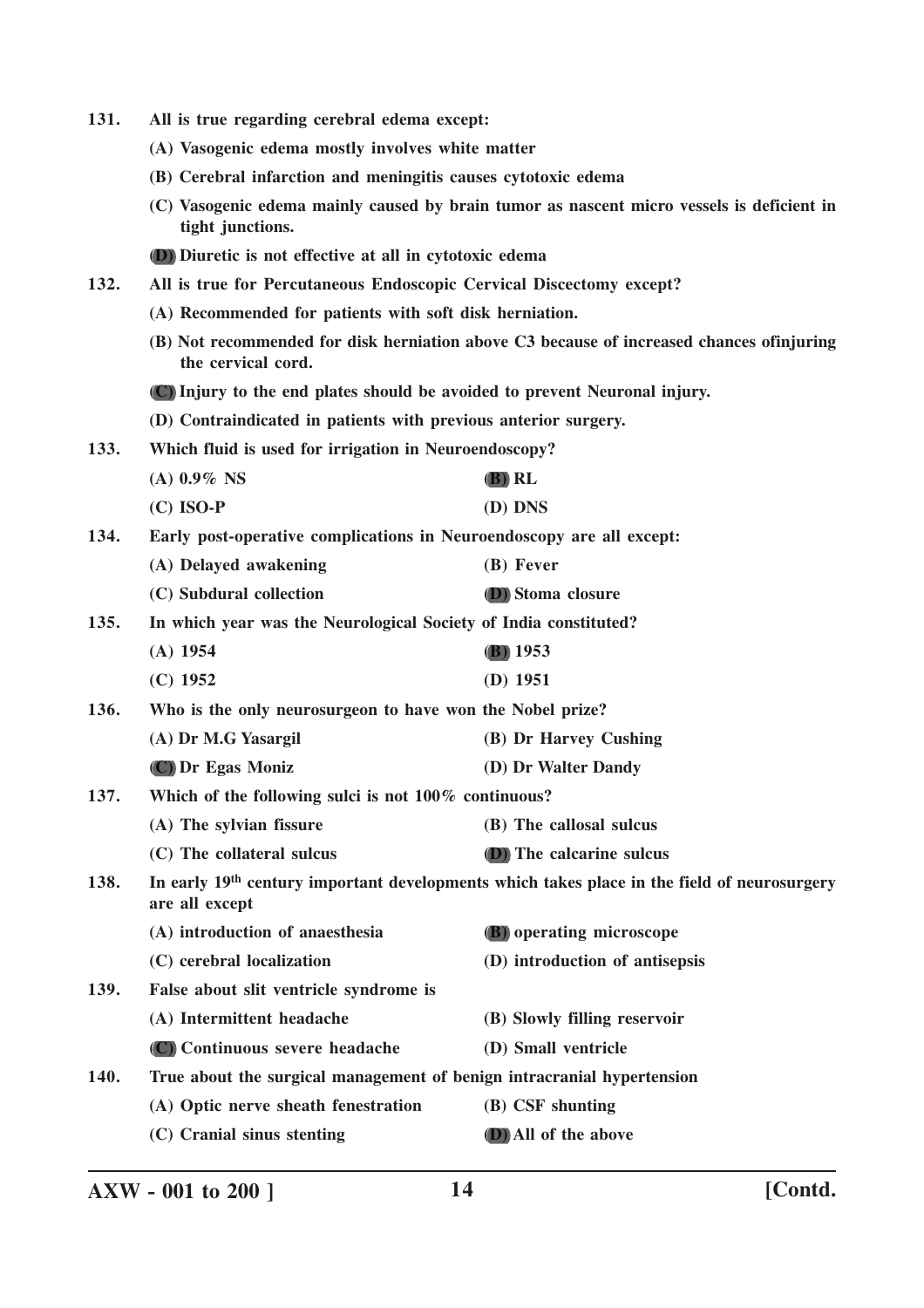| 141.                                                                                                                                                 | Which valve systems are used for CSF shunting                                          |                                                                             |  |
|------------------------------------------------------------------------------------------------------------------------------------------------------|----------------------------------------------------------------------------------------|-----------------------------------------------------------------------------|--|
|                                                                                                                                                      | (A) Fixed differential pressure valves                                                 |                                                                             |  |
|                                                                                                                                                      | (B) Flow-regulating valves                                                             |                                                                             |  |
|                                                                                                                                                      | (C) Programmable differential pressure valves                                          |                                                                             |  |
|                                                                                                                                                      | (D) All of the above                                                                   |                                                                             |  |
| 142.                                                                                                                                                 | True about Frazier point is                                                            |                                                                             |  |
|                                                                                                                                                      |                                                                                        | (A) It is 1 cm anterior to the coronal suture and 2 to 3 cm off the midline |  |
|                                                                                                                                                      | <b>(B)</b> It is 5 to 7 cm superior to the inion and 3 to 4 cm off the midline         |                                                                             |  |
|                                                                                                                                                      | (C) It is 2 finger breadth superior and posterior to pinna                             |                                                                             |  |
|                                                                                                                                                      | (D) It is also known as key burr hole point                                            |                                                                             |  |
| 143.                                                                                                                                                 | Risk associated with ventriculoatrial shunt is                                         |                                                                             |  |
|                                                                                                                                                      | (A) Thromboembolism                                                                    | (B) Pulmonary hypertension                                                  |  |
|                                                                                                                                                      | (C) Shunt nephritis                                                                    | <b>D</b> ) All of the above                                                 |  |
| 144.                                                                                                                                                 | Ventriculosubgaleal (VSG) shunt is a good surgical option for                          |                                                                             |  |
|                                                                                                                                                      | (A) Tubercular meningitis with hydrocephalus                                           |                                                                             |  |
|                                                                                                                                                      | <b>(B)</b> Preterm neonates with post haemorrhagic ventricular dilation                |                                                                             |  |
|                                                                                                                                                      | (C) Arrested Hydrocephalus                                                             |                                                                             |  |
| (D) Normal pressure hydrocephalus                                                                                                                    |                                                                                        |                                                                             |  |
| 145.                                                                                                                                                 | The shape of insula resembles                                                          |                                                                             |  |
|                                                                                                                                                      | $(A)$ Pyramid                                                                          | (B) Sphere                                                                  |  |
|                                                                                                                                                      | (C) Oval                                                                               | (D) Pear                                                                    |  |
| 146.                                                                                                                                                 | Following structures form the boundaries of Kawase's triangle except                   |                                                                             |  |
| (A) Anterior boundary by arch connecting the foramen ovale and the foramen spinosum<br>(B) Medial boundary by superior and inferior petrosal sinuses |                                                                                        |                                                                             |  |
|                                                                                                                                                      |                                                                                        |                                                                             |  |
|                                                                                                                                                      | (C) Posterior boundary by cochlea and the anterior wall of the internal acoustic canal |                                                                             |  |
|                                                                                                                                                      | (D) Lateral boundary by greater superficial petrosal nerve                             |                                                                             |  |
| 147.                                                                                                                                                 | Enlargement of arachnoid cyst is due to                                                |                                                                             |  |
|                                                                                                                                                      | (A) Osmotic pressure gradient                                                          |                                                                             |  |
|                                                                                                                                                      | (B) Active secretion by the cyst wall lining or ectopic choroid-like structures        |                                                                             |  |
|                                                                                                                                                      | (C) CSF movement into the cyst during venous or arterial pulsations                    |                                                                             |  |
|                                                                                                                                                      | (D) All of the above                                                                   |                                                                             |  |
| 148.                                                                                                                                                 | Most prevalent organism causing CSF shunt infections in neonates is                    |                                                                             |  |
|                                                                                                                                                      | (A) Coagulase-negative Staphylococcus                                                  | (B) H. influenzeae                                                          |  |
|                                                                                                                                                      | (C) Streptococci                                                                       | $(D)$ E. Coli                                                               |  |
| 149.                                                                                                                                                 | Most common pediatric CNS tumor in decreasing order of frequency is                    |                                                                             |  |
|                                                                                                                                                      | (A) Pilocytic astrocytomas, Ependymoma, Medulloblastoma                                |                                                                             |  |
|                                                                                                                                                      | (B) Medulloblastoma, Ependymoma, Pilocytic astrocytomas                                |                                                                             |  |
|                                                                                                                                                      |                                                                                        | (C) Pilocytic astrocytomas, Medulloblastoma, Ependymoma                     |  |
|                                                                                                                                                      | (D) Medulloblastoma, Ependymoma, Pilocytic astrocytomas                                |                                                                             |  |

**AXW - 001 to 200 ] 15 P.T.O.**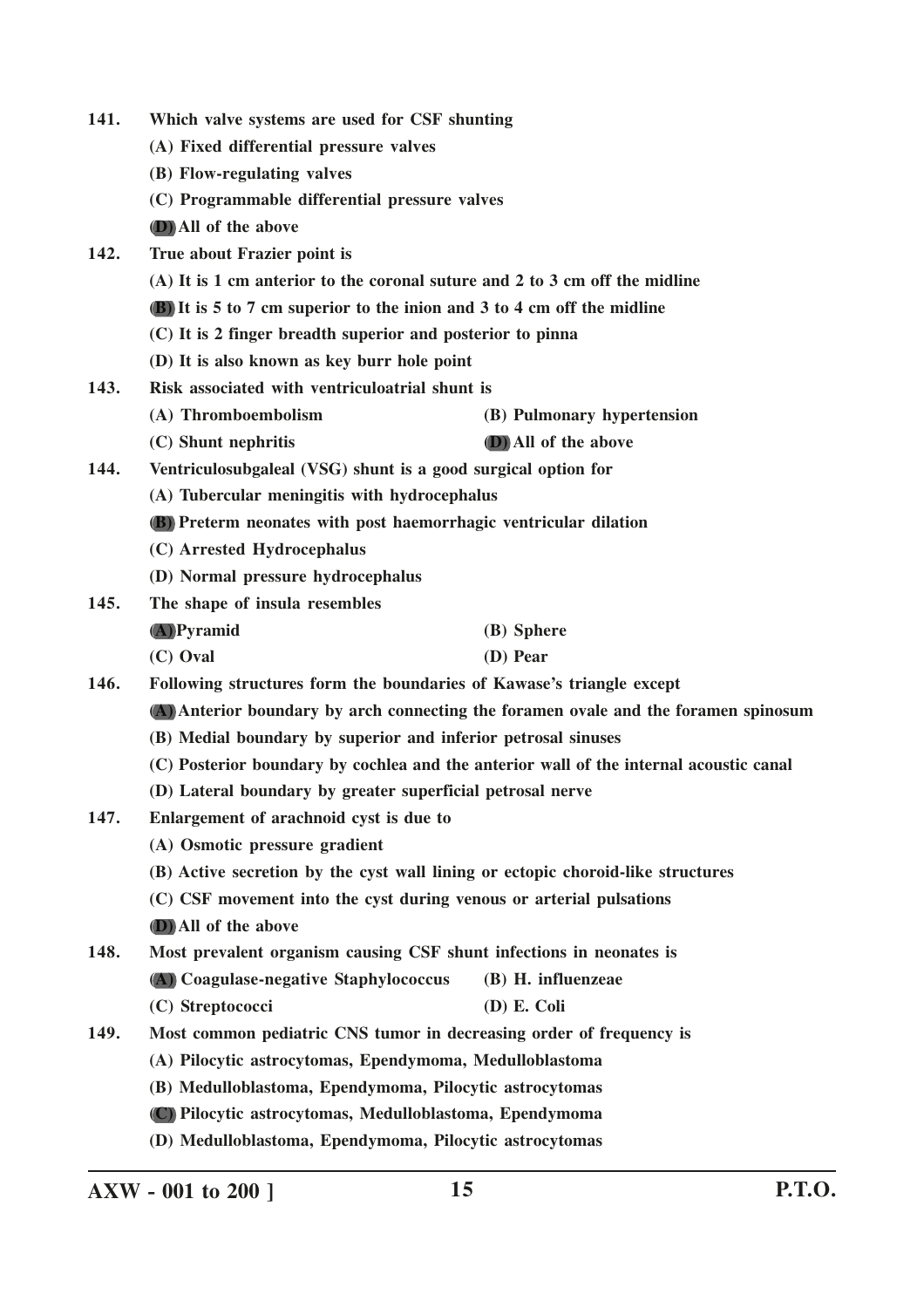| 150.                                                             | True about optic pathway hypothalamic glioma is                                                                                                |                                                                                        |  |
|------------------------------------------------------------------|------------------------------------------------------------------------------------------------------------------------------------------------|----------------------------------------------------------------------------------------|--|
| (A) Majority are high grade glioma                               |                                                                                                                                                |                                                                                        |  |
|                                                                  | (B) Majority are low grade glioma                                                                                                              |                                                                                        |  |
|                                                                  | (C) They are more common in middle age group                                                                                                   |                                                                                        |  |
|                                                                  | (D) They are more common in elderly population                                                                                                 |                                                                                        |  |
| 151.                                                             | In case of thalamic tumors if the margins are well defined with homogenous contrast<br>enhancement, the histological diagnosis is likely to be |                                                                                        |  |
|                                                                  | (A) High grade glioma                                                                                                                          | (B) Lymphoma                                                                           |  |
|                                                                  | (C) Oligodendroglioma                                                                                                                          | <b>D</b> ) Pilocytic astrocytoma                                                       |  |
| 152.                                                             | The anterior perforated substance (APS) is the entry site for the perforating arteries from                                                    |                                                                                        |  |
|                                                                  | (A) Internal carotid artery                                                                                                                    | (B) Anterior cerebral artery                                                           |  |
|                                                                  | (C) Anterior choroidal artery                                                                                                                  | (D) All of the above                                                                   |  |
| 153.                                                             | Factor most closely associated with recurrence of craniopharyngiomas is                                                                        |                                                                                        |  |
|                                                                  | (A) Extent of resection at initial surgery                                                                                                     | (B) No adjuvant radiotherapy                                                           |  |
|                                                                  | (C) Lack of postoperative chemotherapy (D) Age of patient                                                                                      |                                                                                        |  |
| 154.                                                             | associated with                                                                                                                                | Classic fried egg appearance in cranial histopathological examination is most commonly |  |
|                                                                  | (A) Medulloblastoma                                                                                                                            | (B) Glioblastoma multiforme                                                            |  |
|                                                                  | (C) Acoustic schwannoma                                                                                                                        | (D) Oligodendroglioma                                                                  |  |
| 155.                                                             | All are true about Subependymal giant cell astrocytoma (SEGA) except                                                                           |                                                                                        |  |
| (A) It is commonly associated with tuberous sclerosis            |                                                                                                                                                |                                                                                        |  |
|                                                                  | (B) They typically appear within the lateral ventricle                                                                                         |                                                                                        |  |
|                                                                  | (C) Classically present in 6 <sup>th</sup> decade of life                                                                                      |                                                                                        |  |
|                                                                  | (D) These are low grade tumor                                                                                                                  |                                                                                        |  |
| 156.                                                             | All are Glioneuronal tumors except                                                                                                             |                                                                                        |  |
|                                                                  | (A) Ganglioglioma                                                                                                                              |                                                                                        |  |
|                                                                  | (B) Dysembryoplastic neuroepithelial tumor (DNET)                                                                                              |                                                                                        |  |
|                                                                  | (C) Oligodendroglioma                                                                                                                          |                                                                                        |  |
|                                                                  | (D) Central neurocytoma                                                                                                                        |                                                                                        |  |
| 157.                                                             | All are Primitive neuroectodermal tumors (PNET) except                                                                                         |                                                                                        |  |
|                                                                  | (A) Ependymoma                                                                                                                                 | (B) Medulloblastoma                                                                    |  |
|                                                                  | (C) CNS ganglioneuroblastoma                                                                                                                   | (D) CNS Neuroblastoma                                                                  |  |
| 158.                                                             | True about ependymoma all except                                                                                                               |                                                                                        |  |
|                                                                  | (A) Two third of ependymoma are infratentorial in pediatric age group                                                                          |                                                                                        |  |
|                                                                  | (B) In adults spinal ependymoma are more common than cranial location                                                                          |                                                                                        |  |
| (C) Most intracranial pediatric ependymoma are WHO grade 4 tumor |                                                                                                                                                |                                                                                        |  |
|                                                                  | (D) Most important determinant of outcome in pediatric ependymoma is the extent of surgical                                                    |                                                                                        |  |

**AXW - 001 to 200 ] 16 [Contd.**

**resection**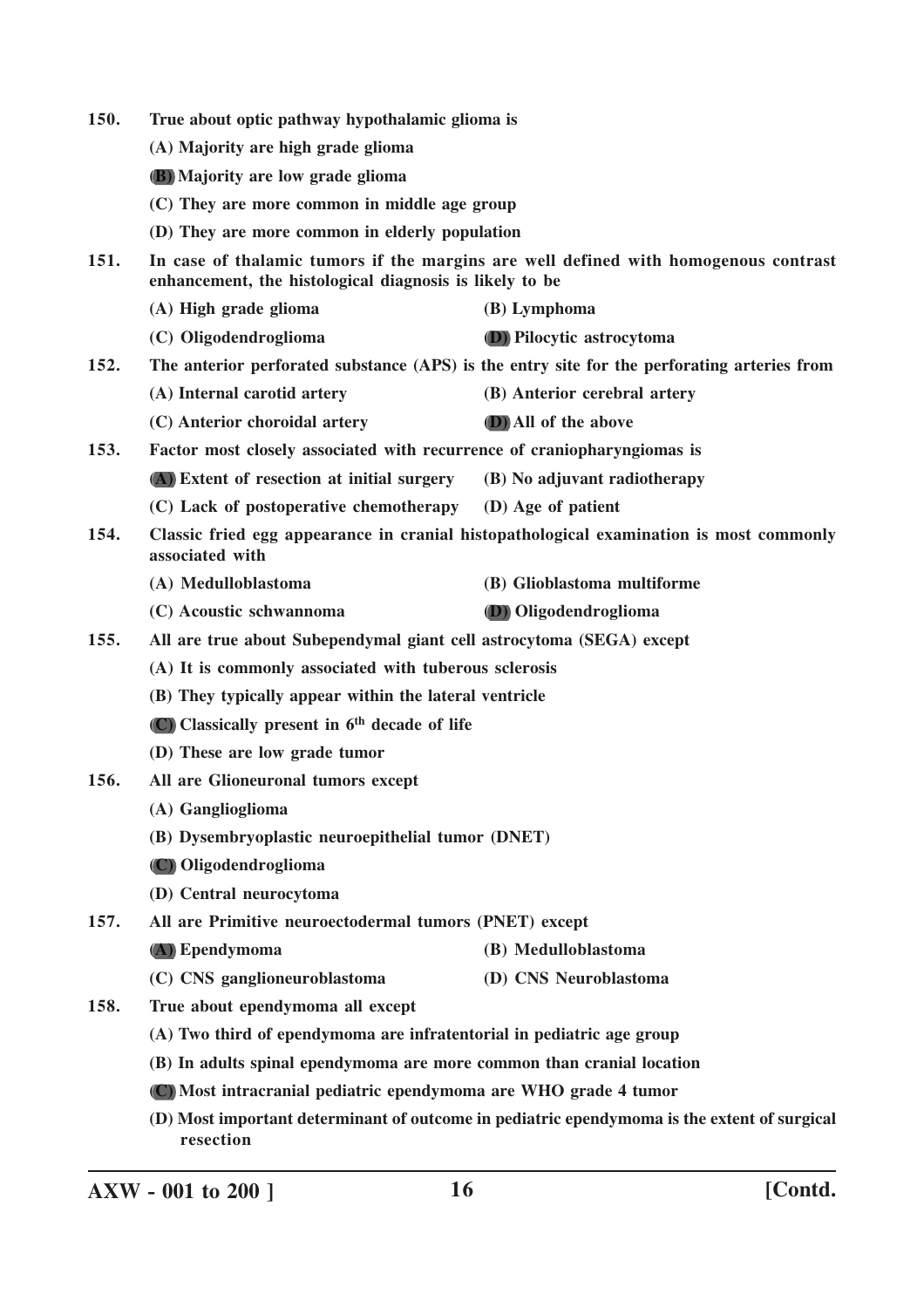| 159. | Among all histopathological subtypes of medulloblastoma, the most favourable prognosis is<br>that of |                                                                                      |
|------|------------------------------------------------------------------------------------------------------|--------------------------------------------------------------------------------------|
|      | (A) Classic                                                                                          | (B) Anaplastic                                                                       |
|      | (C) Large cell                                                                                       | (D) Desmoplastic                                                                     |
| 160. | Which sub group of Medulloblastoma has the best prognosis?                                           |                                                                                      |
|      | (A) WNT Medulloblastoma                                                                              | (B) Sonic Hedgehog (SHH) Medulloblastoma                                             |
|      | $(C)$ Group 3                                                                                        | $(D)$ Group 4                                                                        |
| 161. | True about cerebellar mutism after posterior fossa surgery is                                        |                                                                                      |
|      | (A) It is secondary to damage to the dentatothalamocortical pathway                                  |                                                                                      |
|      | (B) It is due to damage to cerebellar cortex                                                         |                                                                                      |
|      | (C) Brainstem injury should not be suspected                                                         |                                                                                      |
|      | (D) Managed by giving mannitol to patients                                                           |                                                                                      |
| 162. | Triad of Diffuse Intrinsic Pontine Glioma is all except                                              |                                                                                      |
|      | (A) Cerebellar dysfunction                                                                           | (B) Long tract signs                                                                 |
|      | (C) Irregular respiration                                                                            | (D) Cranial neuropathy                                                               |
| 163. | True about intracranial germ cell tumor (GCT) is                                                     |                                                                                      |
|      | (A) $40\% -60\%$ of GCTs originate in the pineal area                                                |                                                                                      |
|      | (B) 15% of patients having multifocal disease                                                        |                                                                                      |
|      | (C) $30\% -40\%$ of GCTs originate in suprasellar area                                               |                                                                                      |
|      | <b>D</b> ) All of the above                                                                          |                                                                                      |
| 164. | Intracranial teratomas are more common in                                                            |                                                                                      |
|      | (A) Elderly                                                                                          | <b>(B)</b> Neonates                                                                  |
|      | (C) Adolescents                                                                                      | (D) Common in all age group                                                          |
| 165. | Use of beeswax to stop bleeding was contributed by                                                   |                                                                                      |
|      | (A) Victor Horsley                                                                                   | (B) Harvey Cushing                                                                   |
|      | (C) William Macewan                                                                                  | (D) Walter Dandy                                                                     |
| 166. | Earliest fundus examination finding in papilledema is                                                |                                                                                      |
|      | (A) Humping of vessels crossing the disc margin                                                      |                                                                                      |
|      | (B) Disc hyperemia                                                                                   |                                                                                      |
|      | (C) Loss of spontaneous venous pulsations                                                            |                                                                                      |
|      | (D) Elevation of disc surface                                                                        |                                                                                      |
| 167. |                                                                                                      | Contralateral incongruous homonymous hemianopia is caused by the lesion of following |
|      | (A) Optic nerve                                                                                      | (B) Optic chiasm                                                                     |
|      | (C) Optic tracts                                                                                     | (D) Visual cortex                                                                    |
| 168. | Schmorl's node is                                                                                    |                                                                                      |
|      | (A) Herniation of disc through vertebral end plate                                                   |                                                                                      |
|      | (B) Intradural disc herniation                                                                       |                                                                                      |
|      | (C) Herniation and migration of disc one level above the affected intervertebral disc                |                                                                                      |
|      | (D) Herniation and migration of disc one level below the affected intervertebral disc                |                                                                                      |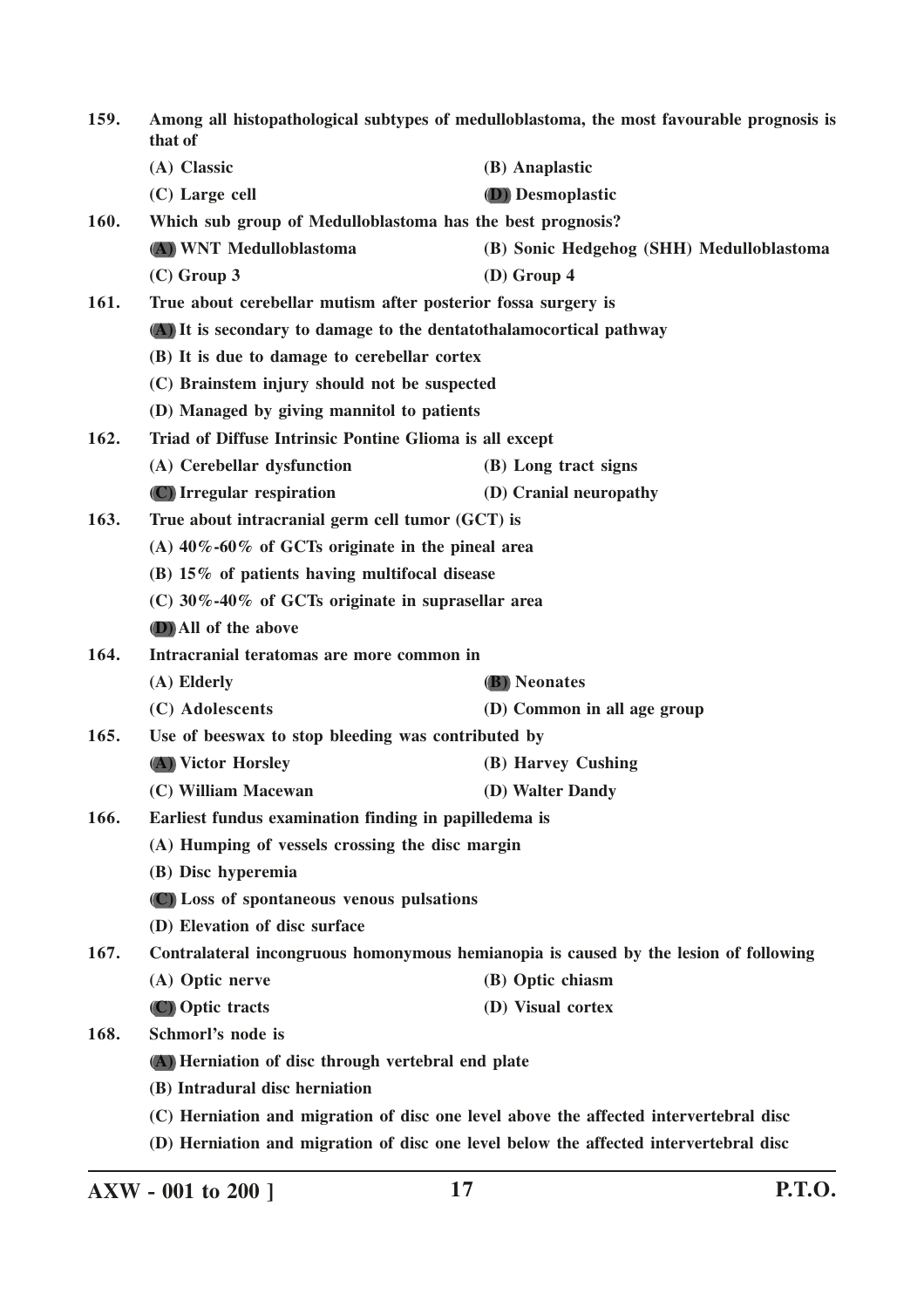| 169.<br>Most common location of germinal matrix in developing brain is |                                                                                             |                                                                                   |  |
|------------------------------------------------------------------------|---------------------------------------------------------------------------------------------|-----------------------------------------------------------------------------------|--|
|                                                                        | (A) Cerebellar Vermis                                                                       | (B) Subependyma of the ventricular walls                                          |  |
|                                                                        | (C) Sub cortical area of cerebral cortex                                                    | (D) Cervico medullary junction                                                    |  |
| 170.                                                                   |                                                                                             | Best modality to detect intra ventricular haemorrhage (IVH) in preterm newborn is |  |
|                                                                        | (A) CT head                                                                                 | (B) Ventricular tapping                                                           |  |
|                                                                        | (C) Cranial ultrasound                                                                      | (D) Transcranial Doppler                                                          |  |
| 171.                                                                   | True about adult onset congenital hydrocephalus is all except                               |                                                                                   |  |
|                                                                        | (A) Usually patients have macrocephaly                                                      |                                                                                   |  |
|                                                                        | (B) Pressure symptoms are more common in young adults                                       |                                                                                   |  |
|                                                                        | (C) Cognitive symptoms are more frequent in older population                                |                                                                                   |  |
|                                                                        | (D) Most common cause of adult onset congenital hydrocephalus is repeated cranial infection |                                                                                   |  |
| 172.                                                                   | Rate of CSF production is                                                                   |                                                                                   |  |
|                                                                        | $(A)$ 0.37 ml/min                                                                           | $(B)$ 0.27 ml/min                                                                 |  |
|                                                                        | $(C)$ 0.33 ml/min                                                                           | $(D)$ 0.43 ml/min                                                                 |  |
| 173.                                                                   | Dural tail can be visible in which of the following tumor                                   |                                                                                   |  |
|                                                                        | (A) Meningioma                                                                              | (B) Lymphoma                                                                      |  |
|                                                                        | (C) Exophytic gliomas                                                                       | (D) All of the above                                                              |  |
| 174.                                                                   | Extra-axial masses frequently exhibit the following characteristics on MRI, except          |                                                                                   |  |
|                                                                        | (A) Expansion of the cortex                                                                 |                                                                                   |  |
|                                                                        | (B) Displacement or compression of adjacent cortex                                          |                                                                                   |  |
|                                                                        | (C) Contrast enhancement and thickening of dura, leptomeninges, or cranial nerves           |                                                                                   |  |
|                                                                        | (D) Invasion of adjacent bone                                                               |                                                                                   |  |
| 175.                                                                   | After a carotid endarterectomy procedure, which vessels occlusion is opened last?           |                                                                                   |  |
|                                                                        | (A) The Sup. Thyroid artery                                                                 | (B) The ICA                                                                       |  |
|                                                                        | (C) The ECA                                                                                 | (D) The CCA                                                                       |  |
| 176.                                                                   | Transient memory disturbance following ETV is due to traction of?                           |                                                                                   |  |
|                                                                        | (A) Thalamus                                                                                | (B) Corpus Callosum                                                               |  |
|                                                                        | (C) Fornix                                                                                  | (D) Infudibular recess                                                            |  |
| 177.                                                                   | <b>Basilar complex is</b>                                                                   |                                                                                   |  |
|                                                                        | (A) Anterior to mammillary bodies                                                           | (B) Posterior to mammillary bodies                                                |  |
|                                                                        | (C) Lateral to mammillary bodies                                                            | (D) None of the above                                                             |  |
| 178.                                                                   | Cherry red spot / pinkish orange spot in the third ventricular floor is                     |                                                                                   |  |
|                                                                        | (A) Mammillary bodies                                                                       | (B) Dorsum sella                                                                  |  |
|                                                                        | (C) Lamina terminalis                                                                       | <b>(D)</b> Infudibular recess                                                     |  |
| 179.                                                                   | Most common posterior fossa tumor in adults                                                 |                                                                                   |  |
|                                                                        | (A) Metastasis                                                                              | (B) Hemangioblastoma                                                              |  |
|                                                                        | (C) Pilocytic astrocytoma                                                                   | (D) Brain stem glioma                                                             |  |
| 180.                                                                   | Chang staging is used for                                                                   |                                                                                   |  |
|                                                                        | (A) Ependymoma                                                                              | (B) Medulloblastoma                                                               |  |
|                                                                        | (C) Pilocytic astrocytoma                                                                   | (D) Hemangioblastoma                                                              |  |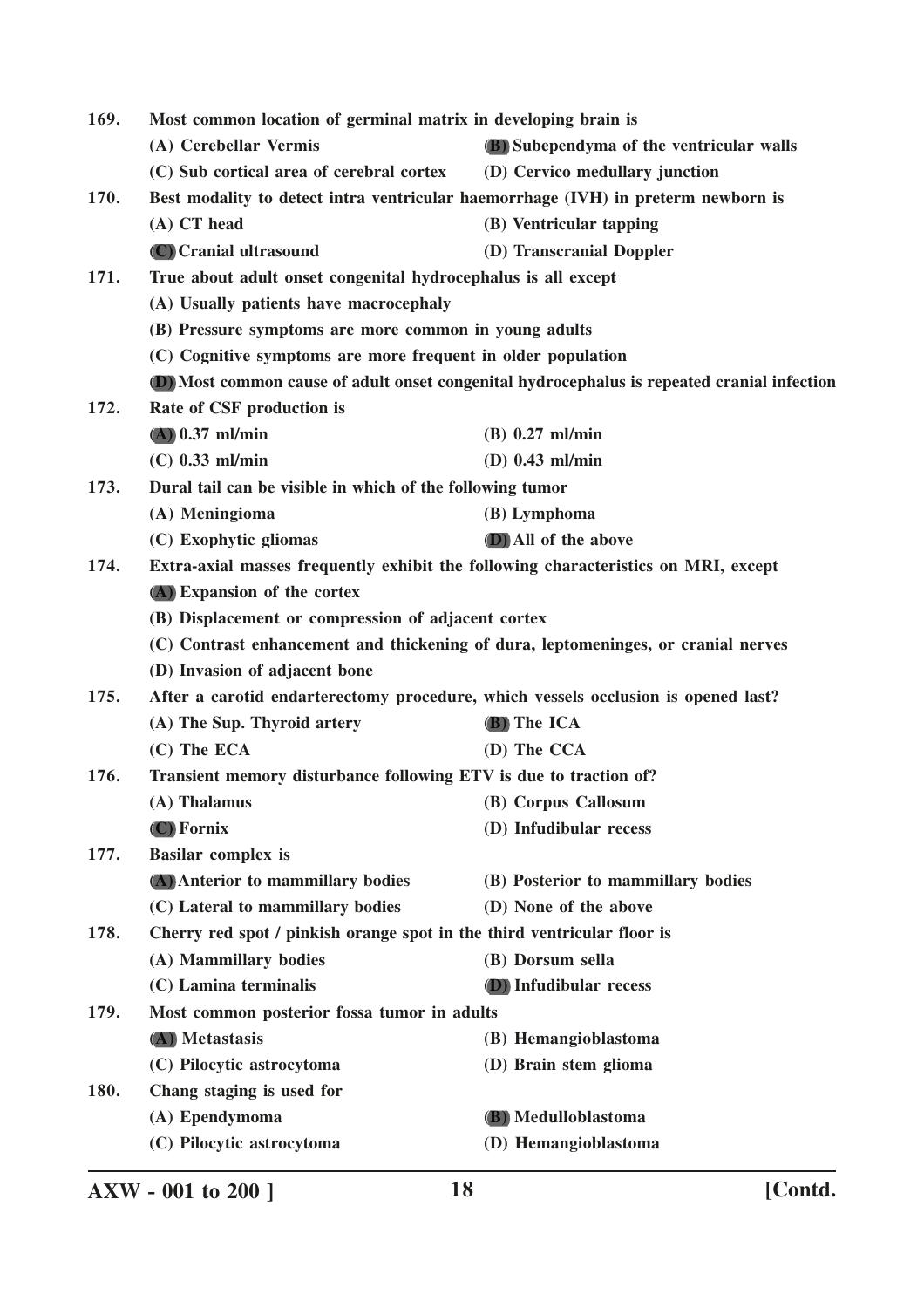| 181.        | All are features of Perinaud's syndrome except                                     |                                     |
|-------------|------------------------------------------------------------------------------------|-------------------------------------|
|             | (A) Pupillary accommodative paresis                                                | (B) Light-near dissociation         |
|             | (C) Retraction nystagmus                                                           | <b>(D)</b> Respiratory irregularity |
| 182.        | Diagnostic Criteria for Type 1 Neurofibromatosis includes all except               |                                     |
|             | (A) One or more café au lait macules                                               |                                     |
|             | (B) Two or more neurofibromas or one plexiform neurofibroma                        |                                     |
|             | (C) Freckling of the axilla or groin                                               |                                     |
|             | (D) Optic pathway glioma                                                           |                                     |
| 183.        | Triad of Tuberous Sclerosis is all except                                          |                                     |
|             | (A) Seizures                                                                       | (B) Cataract                        |
|             | (C) Developmental delay                                                            | (D) Facial angiofibromas            |
| 184.        | True about central neurocytoma is all except                                       |                                     |
|             | (A) predominantly in young adults                                                  |                                     |
|             | (B) prototypically occurs in the lateral and third ventricles                      |                                     |
|             | (C) It is a high grade tumor                                                       |                                     |
|             | (D) Intratumoral calcifications are commonly identified on CT                      |                                     |
| 185.        | True about Pineoblastoma is                                                        |                                     |
|             | (A) Highly malignant                                                               |                                     |
|             | <b>(B)</b> Common in elderly population                                            |                                     |
|             | (C) Spinal dissemination is common                                                 |                                     |
|             | (D) On MRI these tumors are typically heterogeneous                                |                                     |
| 186.        | Craniospinal irradiation is employed in the treatment of                           |                                     |
|             | (A) Mixed oligoastrocytoma                                                         | <b>(B)</b> Medulloblastoma          |
|             | (C) Oligodendroglioma                                                              | (D) Pilocytic astrocytoma           |
| 187.        | The following are the causes of cytotoxic oedema except:                           |                                     |
|             | (A) Anoxia                                                                         | (B) Brain tumors                    |
|             | (C) Infarction                                                                     | (D) Trauma                          |
| 188.        | The most common benign spinal axis tumour (primary spinal tumour) is               |                                     |
|             | (A) Aneurysmal bone cyst                                                           | (B) Haemangioma                     |
|             | (C) Plasmacytoma                                                                   | (D) Multiple myeloma                |
| 189.        | Most common site of extraneural metastasis of Medulloblastoma occurs in            |                                     |
|             | (A) Subarachnoid space                                                             | <b>B</b> ) Bone marrow              |
|             | $(C)$ Lungs                                                                        | (D) Liver                           |
| <b>190.</b> | The most important predictor of 5-year survival in a patient of Medulloblastoma is |                                     |
|             | (A) Patients older than 3 years                                                    |                                     |
|             | (B) Patients younger than 3 years                                                  |                                     |
|             | (C) Residual tumour more than 1.5 cms2 area (as measured on MRI)                   |                                     |
|             | (D) Microscopic tumour cells on CSF fluid cytology                                 |                                     |